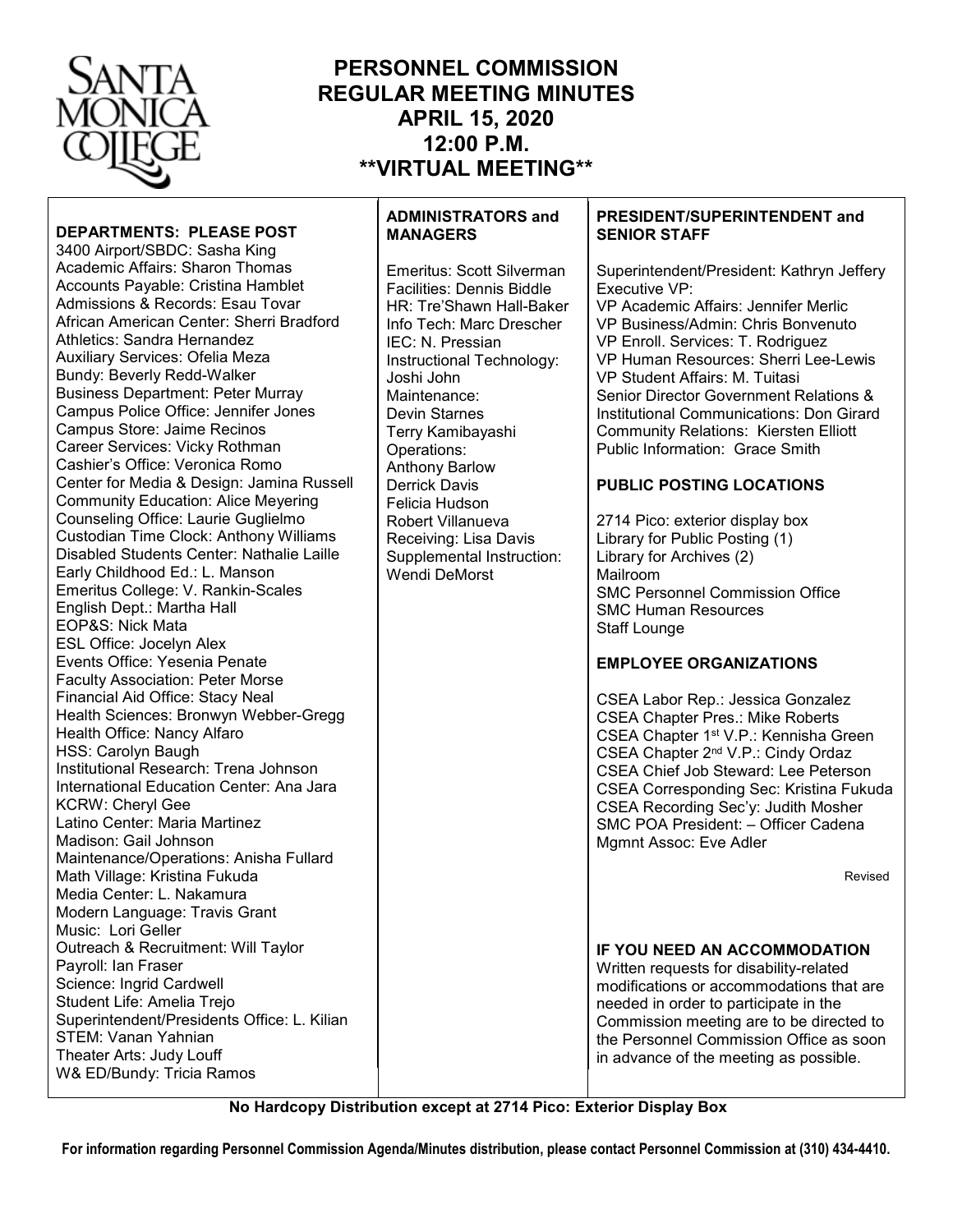### **Santa Monica College Personnel Commission MINUTES of Regular Meeting, Wednesday, April 15, 2020** *Any public records, which can be disclosed, related to an open session item on the agenda and distributed to the Personnel Commissioners less than 72 hours prior to the meeting, are available for public inspection in the Personnel Commission Office, 2714 Pico Blvd, Santa Monica, during normal business hours.*

Any individual or group may address the Personnel Commission during the Comments/Group Chat segment of the meeting regarding any item that is within the Commission's subject matter jurisdiction. However, the Commission will not take action on any item that is not on this agenda.

### **PUBLIC SESSION: 12:00 p.m.**

### **I.ORGANIZATIONAL FUNCTIONS**

- **A.** Call to Order 12:06 p.m.
- **B.** Roll Call

| <b>Commissioner</b>             | <b>Present</b> | <b>Absent</b> |
|---------------------------------|----------------|---------------|
| Commissioner Metoyer, Chair     |                |               |
| Commissioner Abbott, Vice-Chair |                |               |
| <b>Commissioner Greenstein</b>  |                |               |
| <b>Commissioner Jansen</b>      |                |               |
| <b>Commissioner Leone</b>       |                |               |

# **II.REPORT – DIRECTOR OF CLASSIFIED PERSONNEL**

Director of Personnel Commission, Carol Long, reported that the majority of Personnel Commission Staff is working remotely and focusing on classification reviews of groups; Career Services, Library, Sign Language Interpreters and Accompanists. One Eligibility List for Senior Career Services Advisor was brought forward for approval. It was noted that all remaining recruitments and final interviews are in a "hold" status. A recap of progress made by the Merit Rules Advisory Committee on chapters three and nine was provided.

## **III.COMMENTS AND INFORMATIONAL REPORTS**

## **Recognition of Employee Longevity: April 2020**

### **5 YEARS**

- Balraj Basra, Student Services Clerk, International Education Center
- August Faustino, Personnel Analyst, Personnel Commission

## **Carol Long, John Linke and Amy Gurjian congratulated August and recognized the talents he possesses that make him a valuable member of the PC Team.**

- Fernando Henriquez, Receiving, Stockroom & Delivery Worker, PCAL
- Regina Ip, Web Content & Social Media Manager, Web and Social Media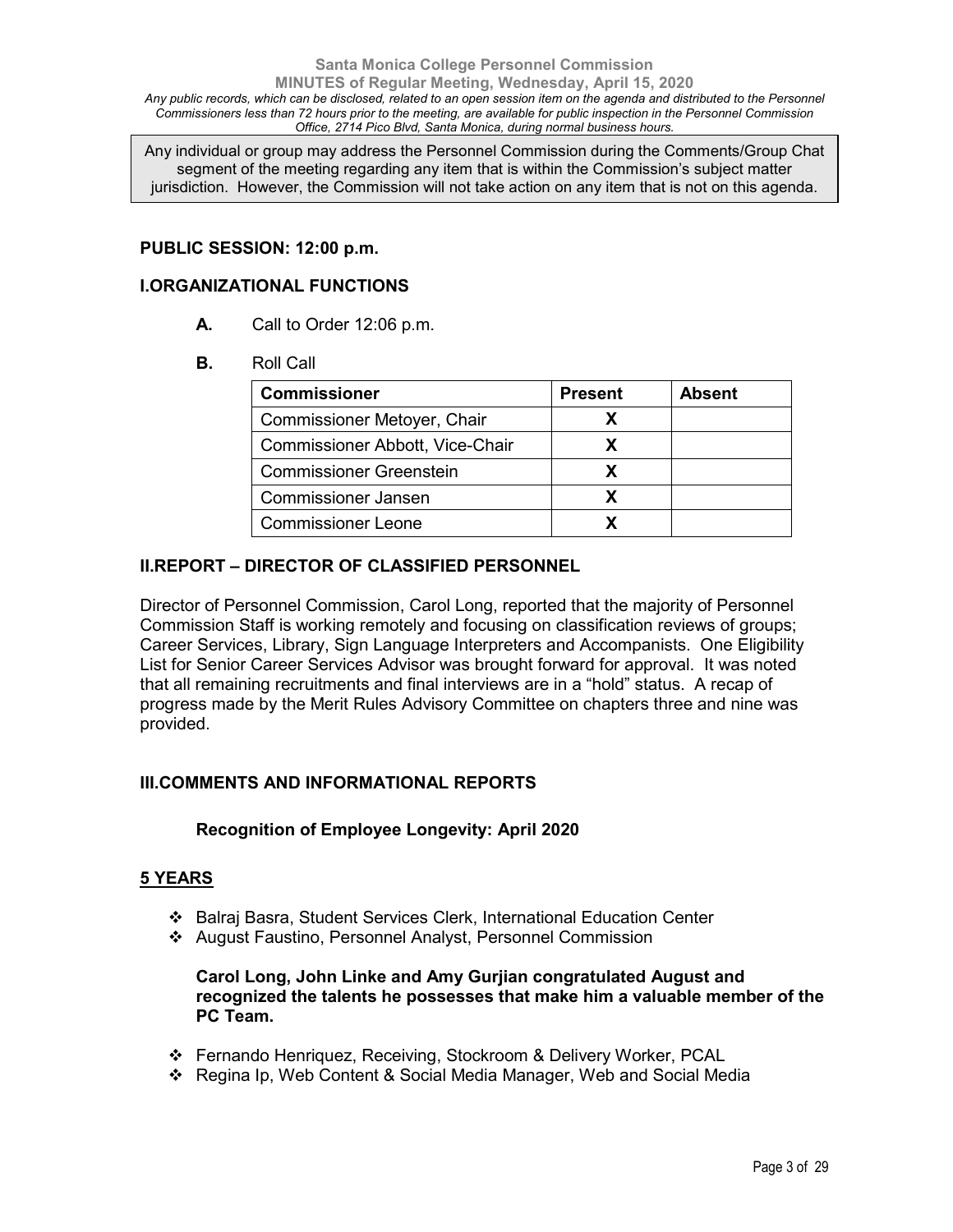**Don Girard recognized Regina for her work leading the College's web and social media programs. Don tallied the numerous accolades Regina has received in her position with the College.**

- ❖ Lisa Ortega, Custodian, Operations
- Dahlia Valle, Disabled Student Services Assistant, Center for Disabled Students

**Denise Henninger remarked on the great presence Dahlia brings to work every day and the positive impact it has on her fellow coworkers.**

# **10 YEARS**

Alice Gheorghiu, Programmer Analyst, MIS

# **15 YEARS**

- Gerardo Lozano, Custodian, Operations
- Roland Valdez, Community College Parking Enforcement Officer, Campus Police

# **Carol Long read an email message she received from Chiquita Brown congratulating Roland on his 10 years of service.**

Luis Zelaya, Custodian, Operations

## **20 YEARS**

- Manuel Islas, Transportation Coordinator, Auxiliary Services
- Beverly Redd-Walker, Administrative Assistant I, Bundy Campus

## **35 YEARS**

Michael Jimerson, Cosmetology Assistant, Cosmetology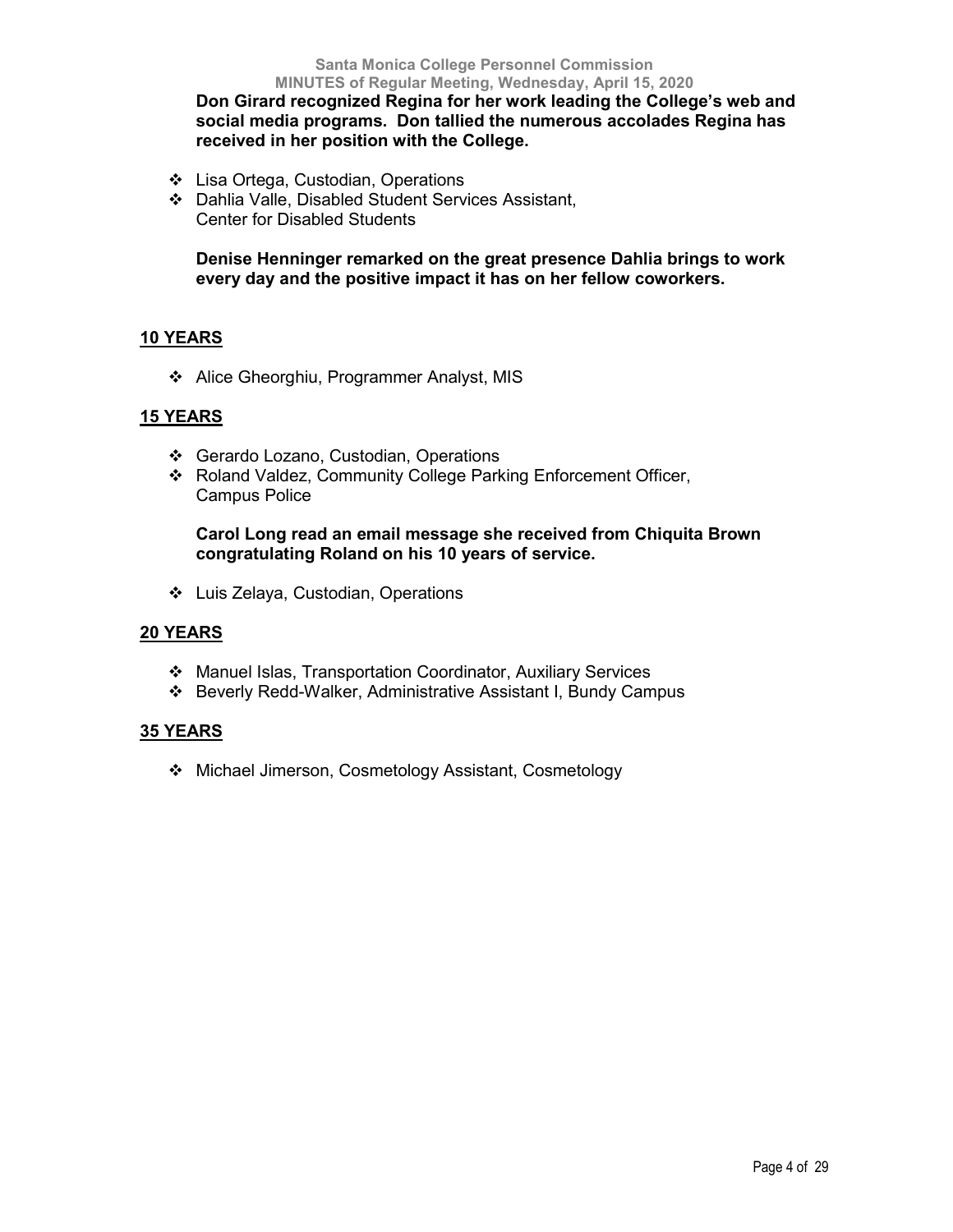# **A. Comments from Vice President of Human Resources**

Vice President of Human Resources, Sherri Lee-Lewis, congratulated employee's recognized for longevity. VP Lee-Lewis acknowledged the unusual and challenging circumstances staff is facing now. She encouraged everyone to stay positive and seek help if needed.

# **B. Comments from CSEA Chapter 36 Representative**

CSEA Board Representative, Kennisha Green, spoke to express concerns with the application of the Advanced Step Placement Rule for new hires within the Campus Police Department, to see if these concerns could be addressed in the Merit Rules. Representative Green stated that she did not have an opportunity to speak on this with the actual Merit Rules Advisory Committee because she wasn't aware of a Special Meeting that previously occurred.

- **C. Comments from Management Association President-**No Comment
- **D. Comments from Personnel Commission Staff-**No Comment
- **E. Public Comments –** No Comment
- **F. Comments by Personnel Commissioners**

Commissioner Joy Abbott requested a "deeper dive" into the issues bring brought forward by CSEA Representative Kennisha Green.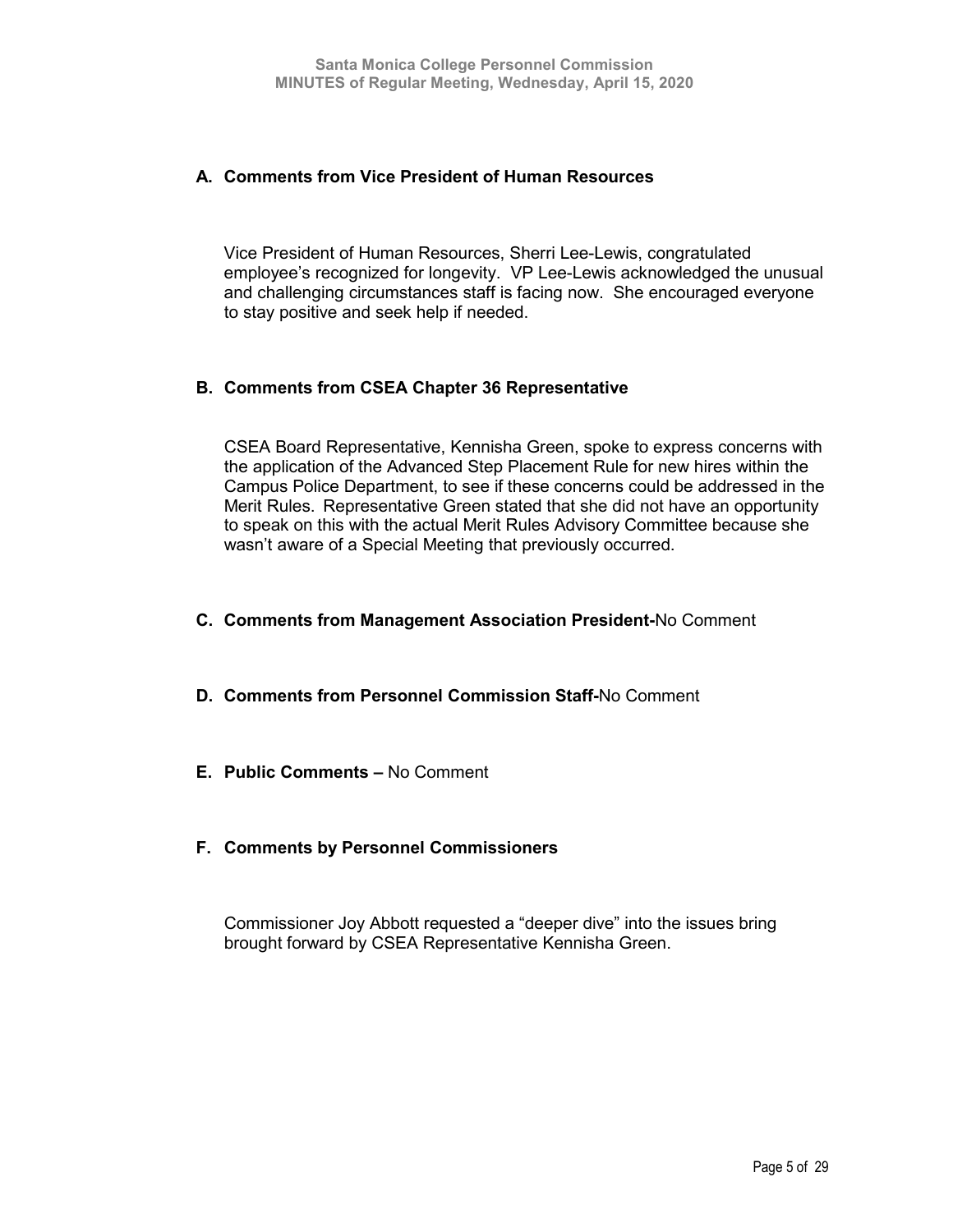# **IV.AGENDA REPORTS – MAJOR ITEMS OF BUSINESS**

| # | <b>ITEM</b>                                                                             | Page |
|---|-----------------------------------------------------------------------------------------|------|
|   | Personnel Commission Budget Fiscal Year 2020-2021 Presentation of the Initial Personnel |      |
|   | Commission Budget for Fiscal Year 2020-2021. First Reading.                             |      |
|   | Request for Approval of Amendment to Rules and Regulations of the Classified Service.   |      |
|   | Chapter 3 Second Reading:                                                               |      |
|   | Merit Rule 3.3.9.B Reclassification Downward                                            |      |
| 2 | Merit Rule 3.3.10 Re-employment List for Displaced Incumbents<br>$\bullet$              |      |
|   | Merit Rules 3.3.11 Reappraisal of Eligibility List Due to Reclassification<br>$\bullet$ |      |
|   | Merit Rules 3.3.12 Impact of Reclassification on Seniority<br>$\bullet$                 |      |
|   | Request for Approval of Amendment to Rules and Regulations of the Classified Service.   |      |
|   | Chapter 9 First Reading:                                                                |      |
| 3 | Merit Rule 9.1.1: Procedure for Certification of Payrolls                               | 12   |
|   | Merit Rule 9.2.1: Assignment Data<br>$\bullet$                                          |      |
|   | Merit Rule 9.2.2: Orientation of New Employees<br>$\bullet$                             |      |

# **V.CONSENT AGENDA**

# **(All items will be considered and approved in one motion unless removed by a Personnel Commissioner for discussion.)**

| #                | <b>ITEM</b>                                                                      | Page |
|------------------|----------------------------------------------------------------------------------|------|
| $\boldsymbol{4}$ | Ratification of Eligibility Lists:                                               | 14   |
|                  | <b>Senior Career Services Advisor</b>                                            |      |
|                  | <b>Extension of Eligibility Lists:</b>                                           |      |
|                  | Administrative Assistant I<br>$\bullet$                                          |      |
| 5                | Human Resources Specialist<br>$\bullet$                                          | 15   |
|                  | Information Systems Security Officer<br>$\bullet$                                |      |
|                  | <b>Student Services Assistant</b><br>$\bullet$                                   |      |
|                  | <b>Student Services Specialist</b><br>$\bullet$                                  |      |
| 6                | Ratification of Limited Term Assignment: Administrative Assistant II             | 17   |
| 7                | Ratification of Working Out of Class and Limited Term Assignments and Extensions | 18   |
|                  | <b>Approval of Minutes:</b>                                                      |      |
| 8                | Regular Meeting - March 18, 2020                                                 | 21   |
|                  | Special Meeting - April 1, 2020<br>$\bullet$                                     |      |
| 9                | Advisory Item: Appointments to Provisional Assignments                           | 22   |
| 10               | Advisory Item: Appointments to Limited Term Positions                            | 23   |
| 11               | Information Item: Classification & Compensation Status Report                    | 24   |
| 12               | Information Item: Recruitment & Examination Status Report                        | 28   |

# **VI.ADJOURN**

**Next regularly scheduled meeting: Wednesday, May 20 at 12:00 p.m.**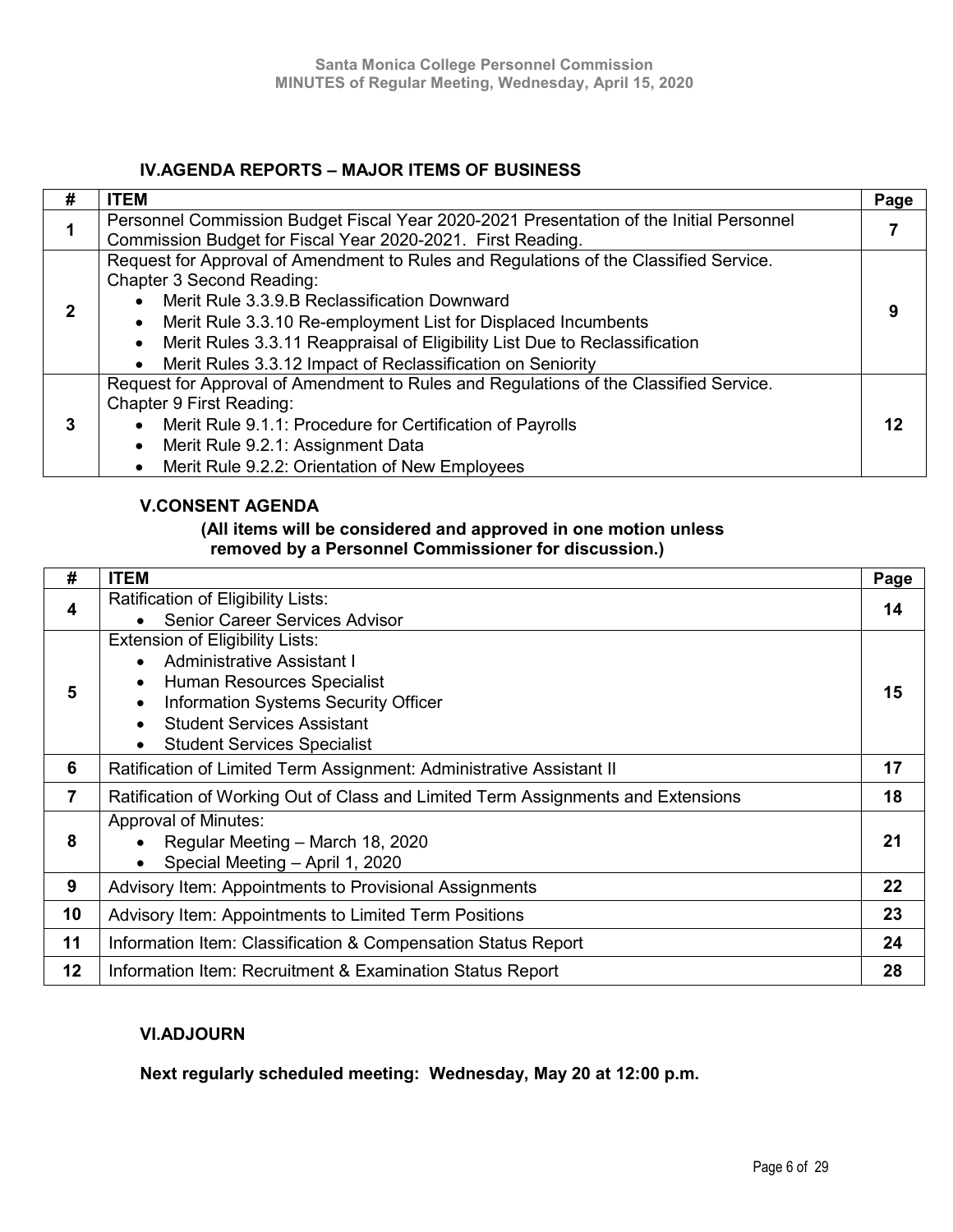# SUBJECT: **PERSONNEL COMMISSION BUDGET FISCAL YEAR 2020 – 2021 PRESENTATION OF THE INITIAL PERSONNEL COMMISSION BUDGET FOR FISCAL YEAR 2020-2021. FIRST READING.**  (Note: No formal action will be taken at this meeting.)

- DATE: April 15, 2020
- TO: Members of the Personnel Commission
- FROM: Carol Long, Director of Classified Personnel

The attached proposed budget for the operation of the Personnel Commission Office for Fiscal Year 2020-2021 is submitted to the Personnel Commission for review and discussion by the Director of Classified Personnel.

In accordance with Merit Rule 2.4.1 (A), the Personnel Director shall prepare and submit to the Commission a proposed operating budget for the next ensuing fiscal year. The budget shall be submitted for a first reading no later than the appropriate Commission meeting in April.

## **Summary**

The Personnel Commission budget for Fiscal Year 2020-2021 reflects the following adjustments against the prior year's budget:

- 5.8% increase in total salary and benefits due to the following changes:
	- o Mandatory 10.2% increase in employee benefits
	- o Mandatory step and column increases in salary

There are no increases anticipated during the next fiscal year for Total Operating Expenses. Outside of the mandatory salary and benefits increases, the initial budget will remain flat. There are no discretionary increases being requested at this time.

Overall, the Personnel Commission is requesting a 5.5% increase to its budget for Fiscal Year 2020-2021.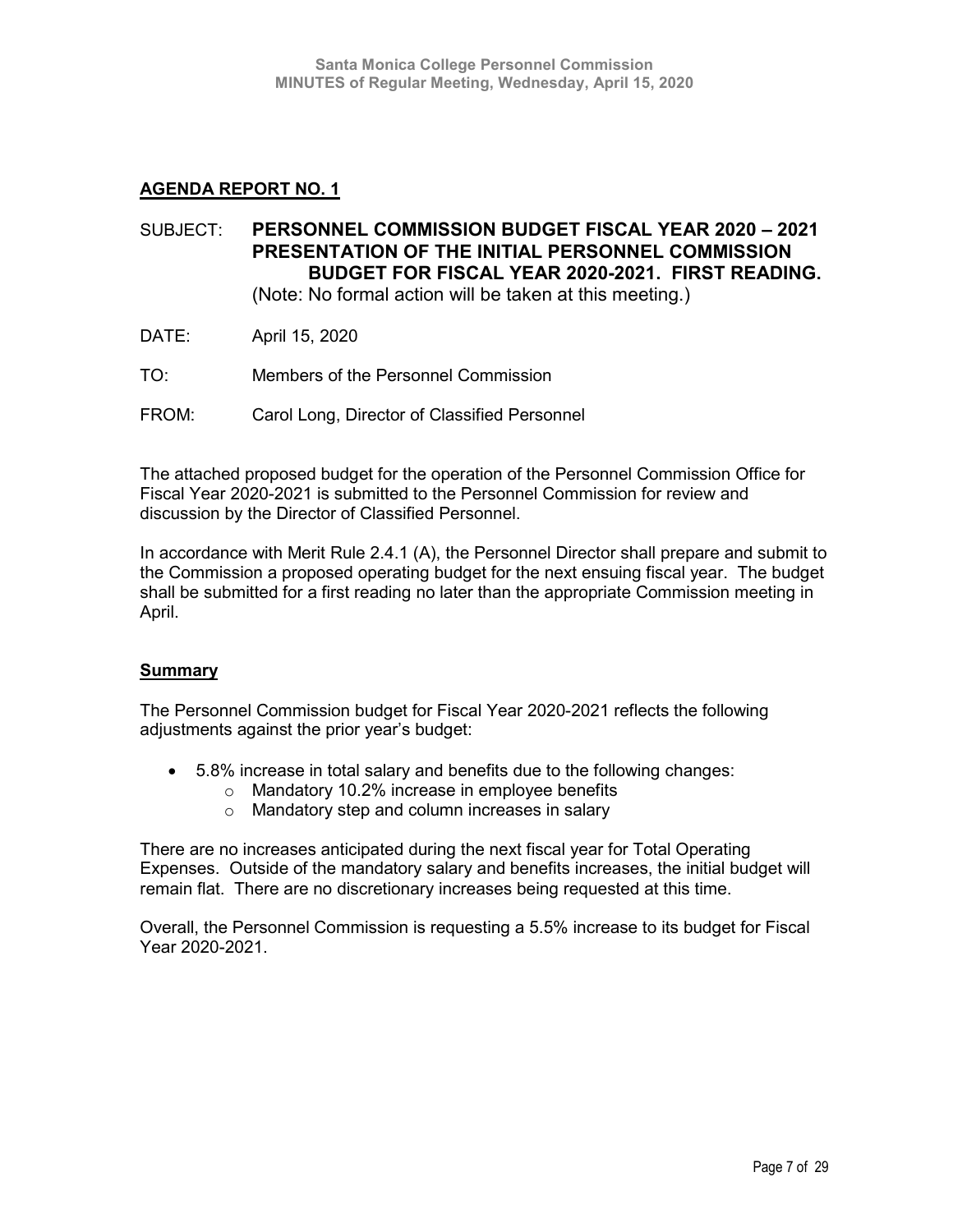# **PERSONNEL COMMISSION BUDGET 2020-2021**

| <b>Description</b>                          | <b>Object</b> |               | 2019/2020    | 2020/2021        |                           | <b>Difference</b> | $\frac{9}{6}$<br>Change |
|---------------------------------------------|---------------|---------------|--------------|------------------|---------------------------|-------------------|-------------------------|
| Administrative &<br>Management              | 2110          | \$            | 377,414.00   | \$<br>377,414.00 |                           | \$0               |                         |
| Clerical                                    | 2120          | \$            | 485,800.00   | \$<br>523,098.00 | \$                        | 37,298.00         | 7.7%                    |
| <b>Clerical Hourly</b><br>(Temporary Staff) | 2323          |               | 11,000.00    | 11,000.00        | \$                        |                   |                         |
| <b>Clerical Overtime</b>                    | 2324          |               | 2,000.00     | 2,000.00         | $\boldsymbol{\mathsf{S}}$ |                   |                         |
| <b>Personnel Commissioners</b>              | 2380          |               | 7,725.00     | 7,725.00         | \$                        |                   |                         |
| <b>Other Classified Hourly</b>              | 2393          |               | 0.00         | 0.00             | $\boldsymbol{\mathsf{S}}$ |                   |                         |
| Benefits (Staff - 47%)                      | Various       | \$            | 411,191.00   | \$<br>453,228.00 | \$                        | 42,037.00         | 10.2%                   |
| <b>Benefits (Commissioners)</b>             | Various       | \$            | 82,990.00    | \$<br>82,990.00  | \$                        |                   |                         |
| <b>Total Salary &amp; Benefits</b>          |               | \$            | 1,378,120.00 | \$1,457,455.00   | \$                        | 79,335.00         | 5.8%                    |
|                                             |               |               |              |                  |                           |                   |                         |
| <b>Supplies</b>                             | 4550          | \$            | 4,396.00     | \$<br>4,396.00   | $\boldsymbol{\mathsf{S}}$ |                   |                         |
| Mileage                                     | 5210          | \$            | 150.00       | \$<br>150.00     | \$                        |                   |                         |
| Conf./Training/Staff<br>Development         | 5220          | \$            | 6,200.00     | \$<br>6,200.00   | \$                        |                   |                         |
| <b>Meeting Reimbursements</b>               | 5241          | \$            |              | \$               | $\boldsymbol{\hat{\phi}}$ |                   |                         |
| <b>Meals/Catering for Raters</b>            | 5242          | \$            | 2,000.00     | \$<br>2,000.00   | \$                        |                   |                         |
| Dues & Memberships                          | 5310          | \$            | 3,500.00     | \$<br>3,500.00   | \$                        |                   |                         |
| Repairs & Equipment<br>Maintenance          | 5650          | \$            | 400.00       | \$<br>400.00     | \$                        |                   |                         |
| Legal                                       | 5730          | \$            | 20,000.00    | \$<br>20,000.00  | \$                        |                   |                         |
| <b>Off Campus Printing</b>                  | 5820          | \$            |              | \$               | \$                        |                   |                         |
| Advertising                                 | 5830          | \$            | 6,500.00     | \$<br>6,500.00   | \$                        |                   |                         |
| Software Licensing                          | 5840          | \$            | 11,400.00    | \$<br>11,400.00  | \$                        |                   |                         |
| Postage                                     | 5850          | \$            |              | \$               | \$                        |                   |                         |
| <b>Other Contract Services</b>              | 5890          | \$            |              | \$               | \$                        |                   |                         |
| <b>Total Operating</b><br><b>Expenses</b>   |               | $\frac{1}{2}$ | 54,546.00    | \$<br>54,546.00  |                           | \$0.00            | 0.0%                    |
|                                             |               |               |              |                  |                           |                   |                         |
| <b>Total Budget</b>                         |               | $\frac{1}{2}$ | 1,432,666.00 | \$1,512,001.00   | $\mathfrak{S}$            | 79,335.00         | 5.5%                    |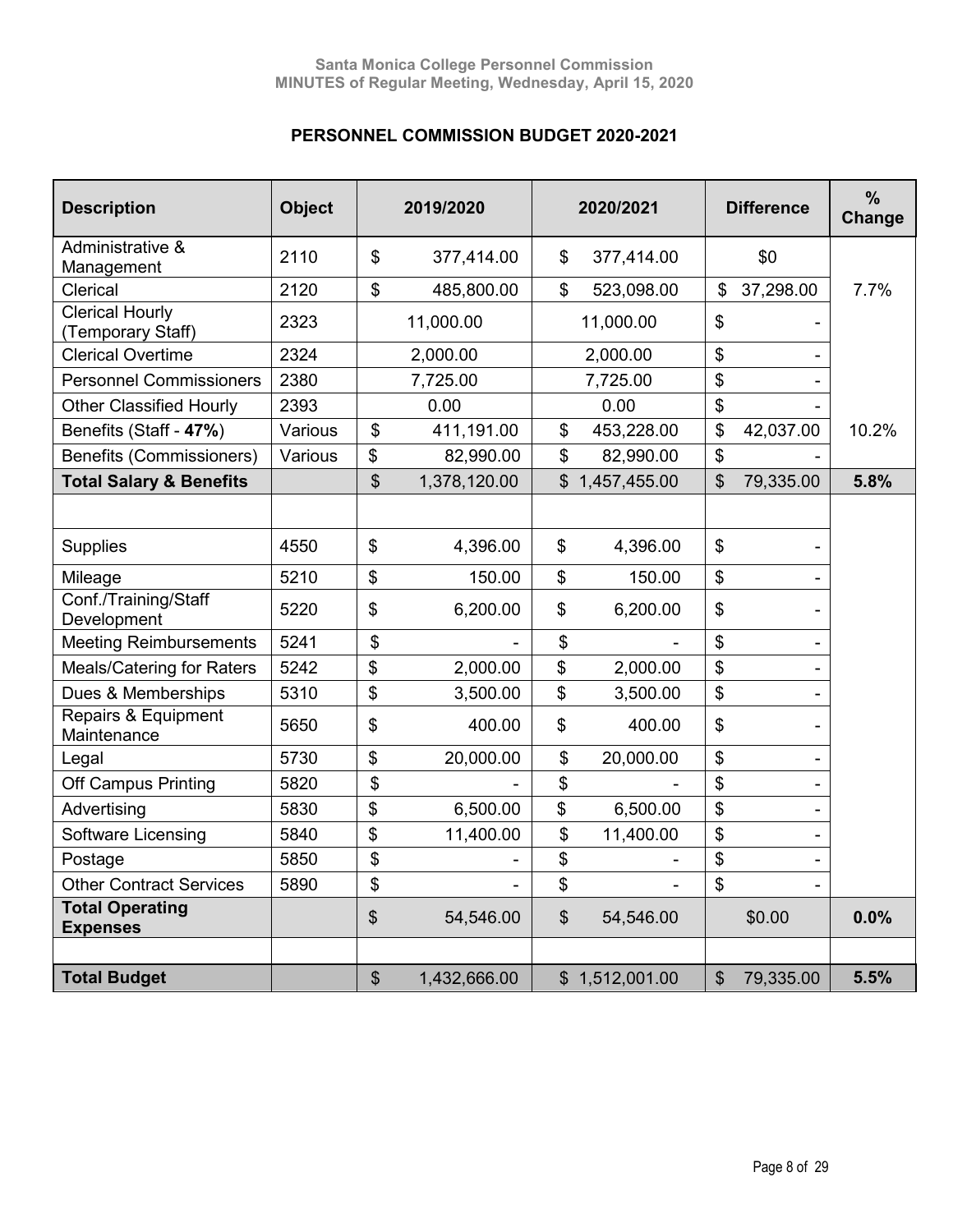SUBJECT: **AMENDMENT TO RULES AND REGULATIONS OF THE CLASSIFIED SERVICE - CHAPTER 3 - SECOND READING MERIT RULE 3.3.9.B: RECLASSIFICATION DOWNWARD MERIT RULE 3.3.10: RE-EMPLOYMENT LIST FOR DISPLACED INCUMBENTS MERIT RULE 3.3.11: REAPPRAISAL OF ELIGIBILITY LIST DUE TO RECLASSIFICATION MERIT RULE 3.3.12: IMPACT OF RECLASSIFICATION ON SENIORITY**

- DATE: April 15, 2020
- TO: Members of the Personnel Commission
- FROM: Carol Long, Director of Classified Personnel

Proposed changes to Chapter 3, Merit Rules 3.3.9.B – 3.3.12, are attached for a second reading. If approved by the Personnel Commission, these revisions will be formally adopted into our Merit Rules.

Recommendations were developed with input from the Merit Rules Advisory Committee. Goals of these changes include clarifying the reclassification process, providing additional protection for employees who might be displaced through the reclassification process, and increasing transparency for both management and staff who are participating in this process.

## 3.3.9 EFFECTS of RECLASSIFICATION ON INCUMBENTS

## B. Reclassification Downward

The reclassification of a position or group of positions to a class with a lower salary range, shall have the following effect on incumbents

1. If theThe incumbent has been performing satisfactorily, he/she shall be offered the opportunity to transferred to any vacant position within the same classificationfor which he/she qualified and which is at his/her present salary range. If no vacancy exists, the employee may elect one of the following: will be demoted to the class to which his position is now allocated. Salary for the employee shall be Y-rated as provided Merit Rule 12.2.13.

An occupied position shall not be reclassified downward until it becomes vacant.

a. to demote in place;

b. to transfer to a vacant position at the same range;

c. to bump in class or to a previous lower class;

d. to be laid off.

# C. Abolishment of Position

When a position is abolished the incumbent may be transferred, demoted or laid off as determined by these rules.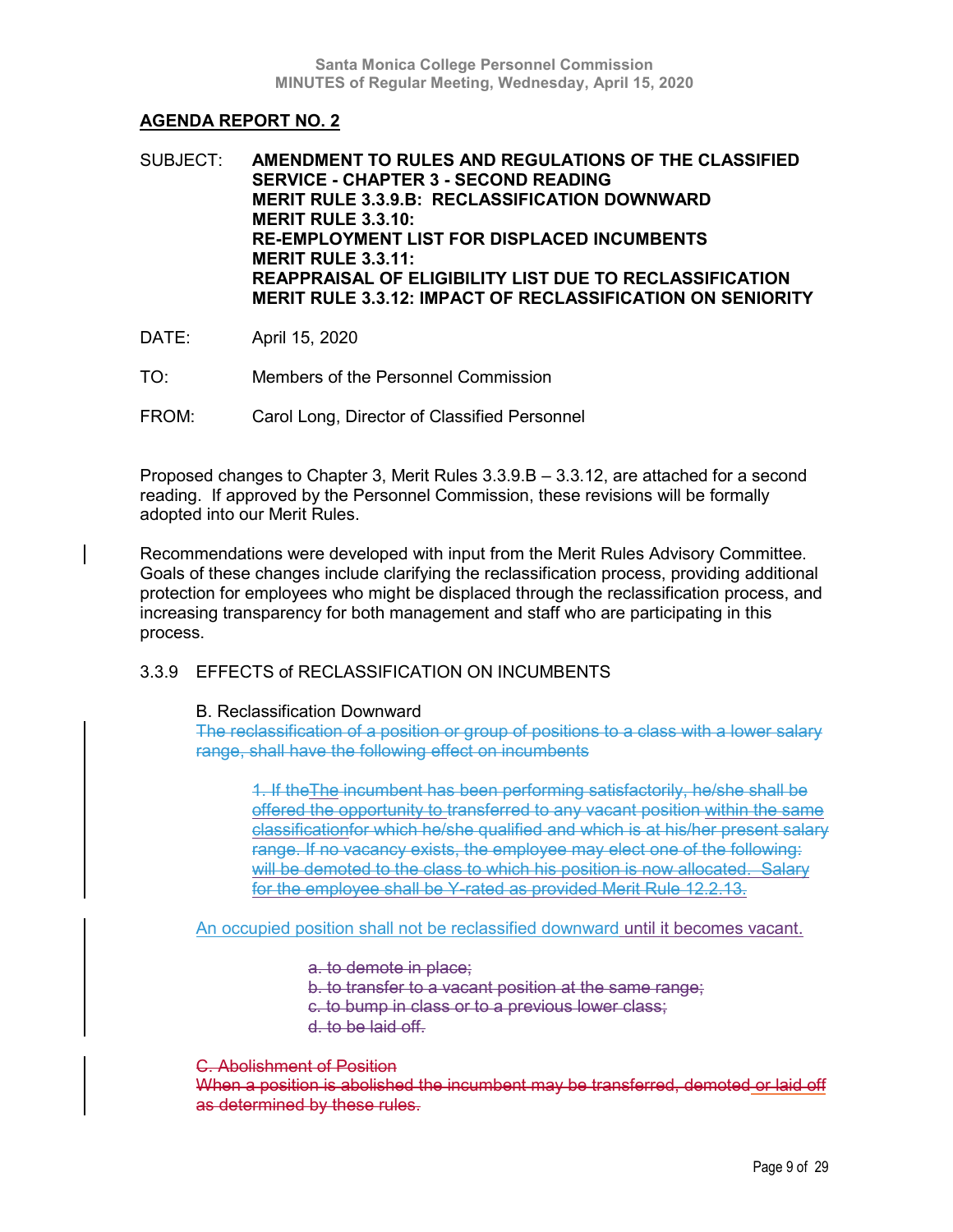### D. Period of Ineligibility for Reclassification

An employee, who has been reclassified with his/her position, shall be ineligible for subsequent reclassification with his/her position for a period of at least two (2) years from the date on which the reclassification became effective.

E. Effect of Reorganization or Reassignment on Classification Any positions which are created or changed as a result of a sudden reorganization or assignment of new duties and responsibilities shall be filled through normal competitive selection processes as provided in these rules. This rule shall apply to positions that are occupied at the time of reclassification. If reclassification occurs in a vacant position, the position shall be filled through normal selection processes as determined by these rules.

## 3.3.1210 REEMPLOYMENT LIST FOR DISPLACED INCUMBENTS

A. Any displacement of a regular employee which results from the reclassification of a position or class of positions, shall be considered a layoff for lack of work and an appropriate reemployment list shall be established in accordance with these rules. The employee shall have the right of reemployment into his/her previous classification for a period of up to 39 months, provided that the class has not changed substantially or been abolished as the result of a classification study.

B. This rule shall be followed in all instances where of a reclassification has resulted in a position or group of positions being upgraded, downgraded, sustained, laterally reallocated to a new classification.

# 3.3.43104 REAPPRAISAL OF ELIGIBILITY AND EMPLOYMENT LISTS DUE TO RECLASSIFICATION

The reclassification of all positions in a class automatically changes reclassifies the mandatory reemployment list (if any) for that class.

- A. Any reemployment or reinstatement list for a classification shall be retitled when all positions in the classification are reclassified.
- B. The Personnel Commission shall also-review the appropriateness of the current eligibility list for the class, if any, to determine whether or not is it should be changed to reflect the new class title or abolished. The Director of Classified Personnel shall recommend to the Personnel Commission whether the current eligibility and employment lists are to be reclassified.
- C. Salary reallocation of classes shall have no effect on lists. <del>, unless the Personnel</del> Commission makes a specific finding to the contrary.

## 3.3..14112 IMPACT OF RECLASSIFICATION ON SENIORITY

When Aan employee who is reclassified with the position, seniority will be impacted as follows: transfers his or her seniority to the new classification.

A. When an employee is reclassified from an existing classification to a new classification, the employee will keep seniority in former classification, and will begin new seniority in the new classification.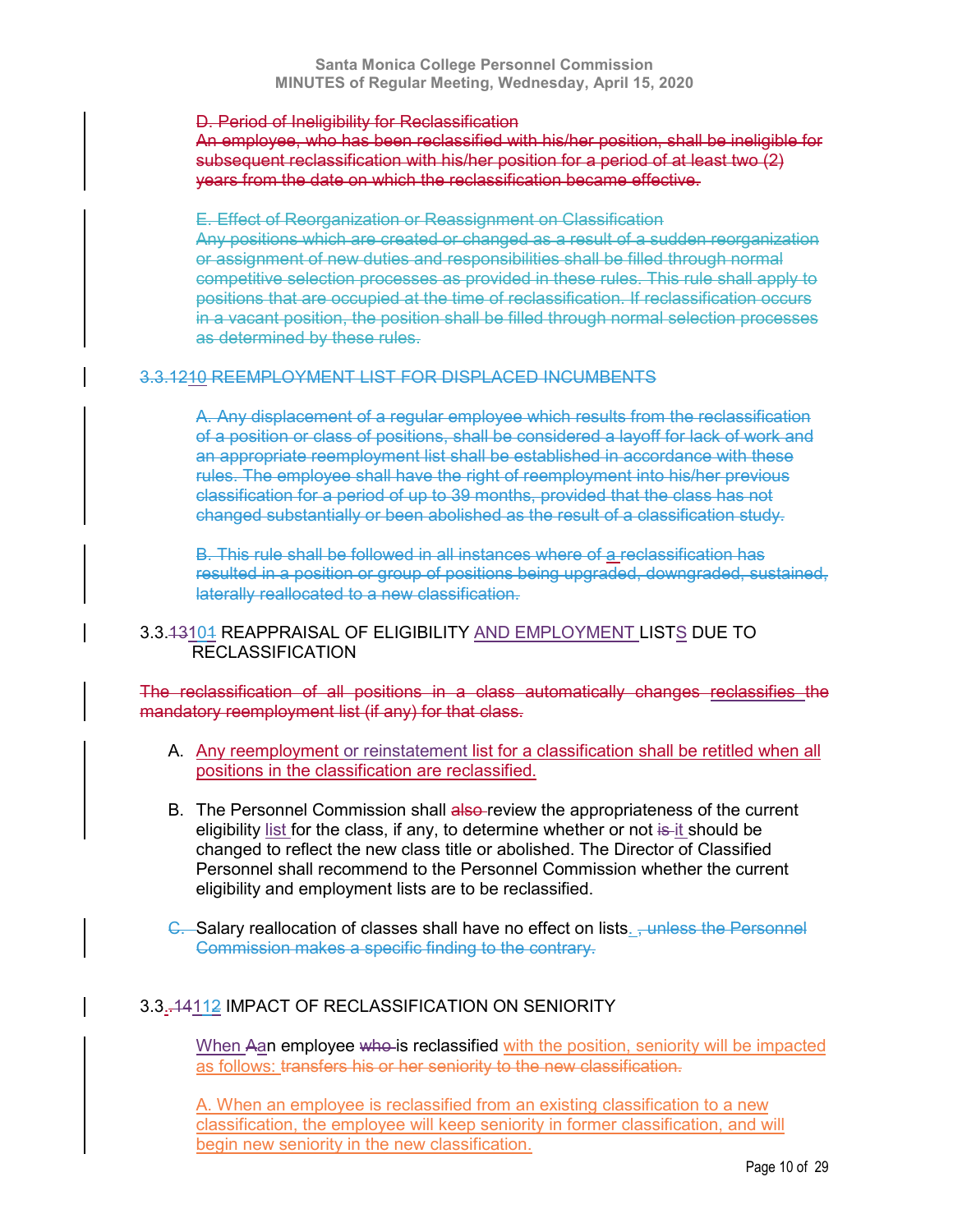B. When an employee is reclassified to a new classification, and whereas the former classification will be abolished, the employee transfers seniority to the new classification.

# **DISPOSITION BY THE COMMISSION** MOTION MADE BY: Lawrence Leone SECONDED BY: Barbara Greenstein AYES: 5 NAYS: 0 ABSTENTIONS: 0 Amendments/Comments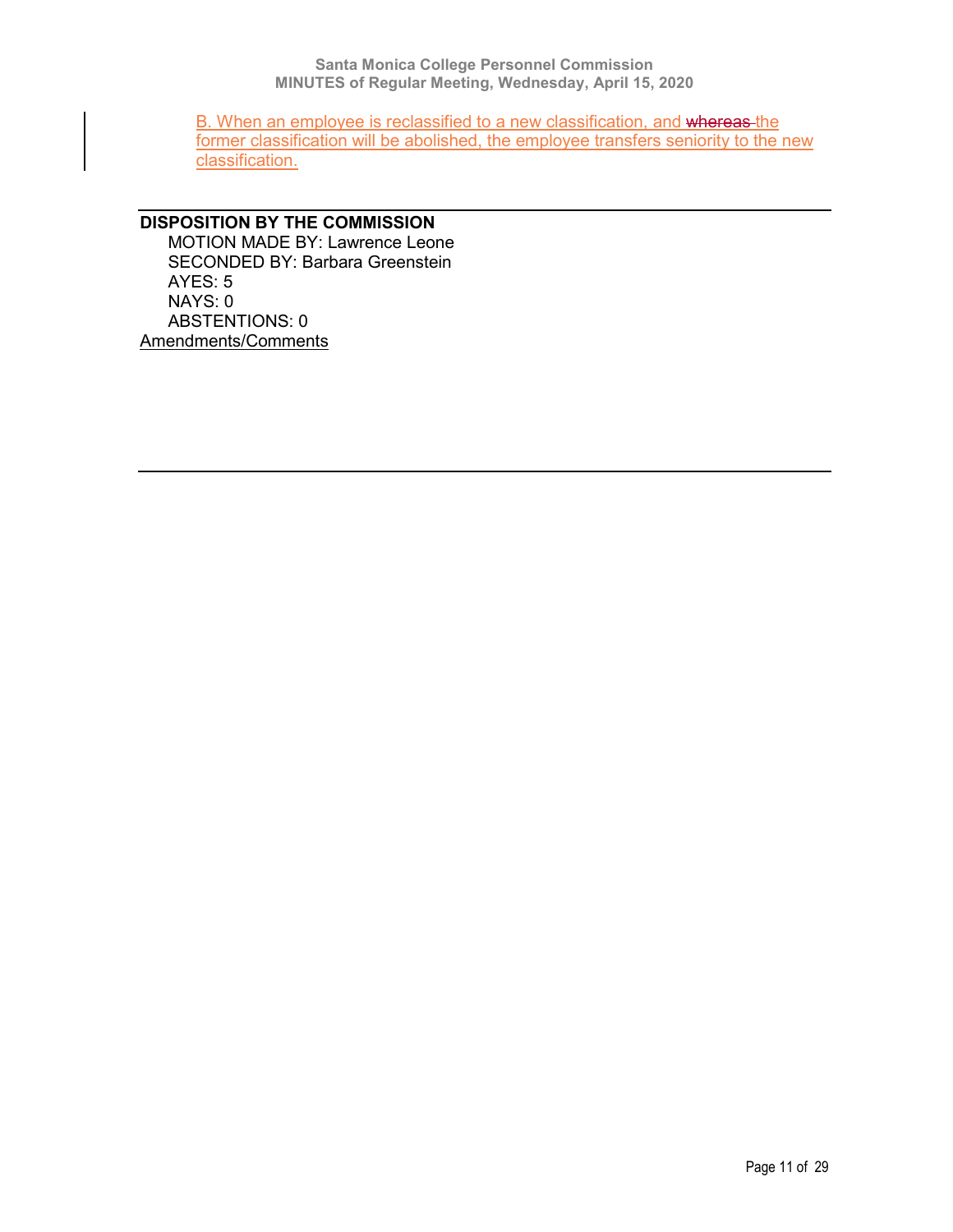SUBJECT: **AMENDMENT TO RULES AND REGULATIONS OF THE CLASSIFIED SERVICE - CHAPTER 9: EMPLOYMENT STATUS – FIRST READING MERIT RULE 9.1.1: PROCEDURE FOR CERTIFICATION OF PAYROLLS MERIT RULE 9.2.1: ASSIGNMENT DATA MERIT RULE 9.2.2: ORIENTATION OF NEW EMPLOYEES** (Note: No formal action will be taken at this meeting.)

DATE: April 15, 2020

- TO: Members of the Personnel Commission
- FROM: Carol Long, Director of Classified Personnel

Proposed changes to Chapter 9: Merit Rules 9.1.1, 9.2.1, and 9.2.2 are attached for a first reading. Recommendations were developed with input from the Merit Rules Advisory Committee. Goals of these changes include clarifying processes and ensuring compliance with applicable laws and bargaining agreements.

# **CHAPTER IX**

# **EMPLOYMENT STATUS**

...........

#### CERTIFICATION OF PAYROLLS (EDUCATION CODE **Rule 9.1 SECTION 88129)**

#### $9.1.1$ PROCEDURE FOR CERTIFICATION OF PAYROLLS

- А. No person shall be appointed to a position in the classified service unless the assignment order is approved by the Personnel Director. The Personnel Director shall certify that the person who was named and the assignment are in accordance with these rules and the provisions of the Education Code.
- The Personnel Director shall audit all changes of В. status for classified employees- and-He/she-shall certify that all changes are in accordance with existing law and these rules.
- All time sheets, payroll reports or other financial or C. employment documents shall be made available to the Personnel Director upon request. He/she-They may audit all payrolls to insure that these assignments are in accordance with the law and these Rules -He/she-and shall immediately notify the Superintendent or his/hertheir designee of any irregularities and attempt to resolve these problems.
- D. When irregularities remain unresolved, the Personnel Director shall notify the Personnel Commission, who which may, after a public hearing, order that no-salary warrant shall thereafter be issued to the employee so appointed, for services rendered after the date of the order be thereafter drawn to the employee.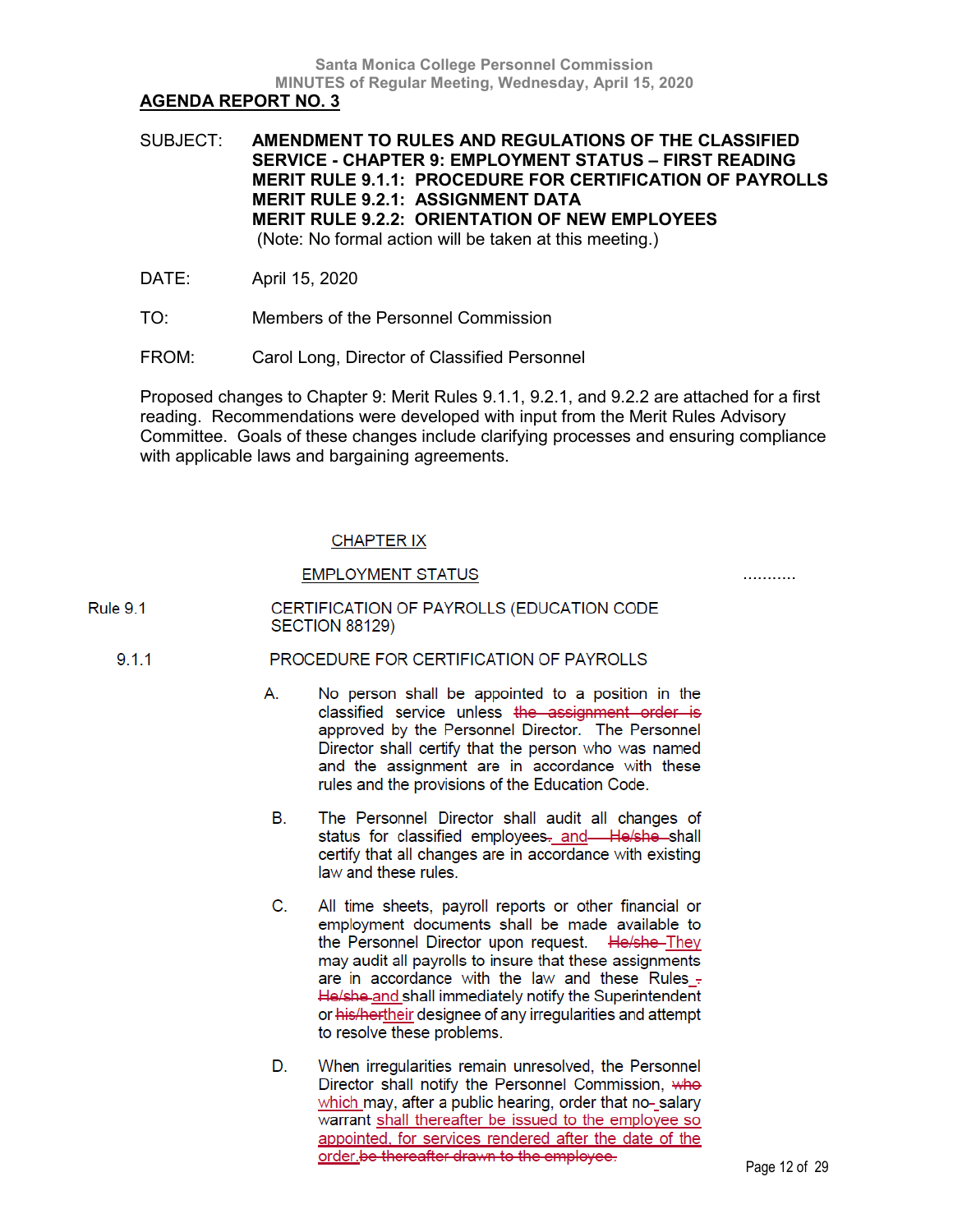**EMPLOYEE ASSIGNMENT** 

**Rule 9.2** 

 $9.2.1$ 

### **ASSIGNMENT DATA**

- А. Upon initial assignment and upon each change in class thereafter, each regular classified employee shall be furnished:
	- $1<sup>1</sup>$ An offer of employment or change of status notice listing his/hertheir salary including the pay period; the hourly daily, monthly, annual, overtime and differential rates of compensation, as applicable; the duty hours, prescribed work week, work year, and work location.
	- A copy of his/hertheir class description and a 2. duty list for his/hertheir position, if available.
	- The terms and conditions of the probationary 3. period, including evaluation procedures and dates.
- В. The employee shall sign an acknowledgement of the -receipt of the information. data: A copy of the document shall be given to the employee, the employee's supervisor and placed in the employee's file.one copy shall be retained by the employee, one copy shall be sent to the employee's supervisor and one copy shall be placed in the employee's file.
- C. The District shall have the right to make reasonable changes in the employee's work schedule. The process for changing the work hours of represented employees is set forth in the applicable bargaining agreement. When such a change is to be made, the supervisor shall notify the employee and the Personnel Director in writing at least five (5) days prior to the effective date of the change.

# ORIENTATION OF INFORMATION FOR NEW EMPLOYEES

Within five (5) working days of Prior to the start А. date of a new assignment,- each employee shall receive a work orientation at which he/she shall be advised of all information relating to their his/her employment status, including specific duty hours, break

 $9.2.2$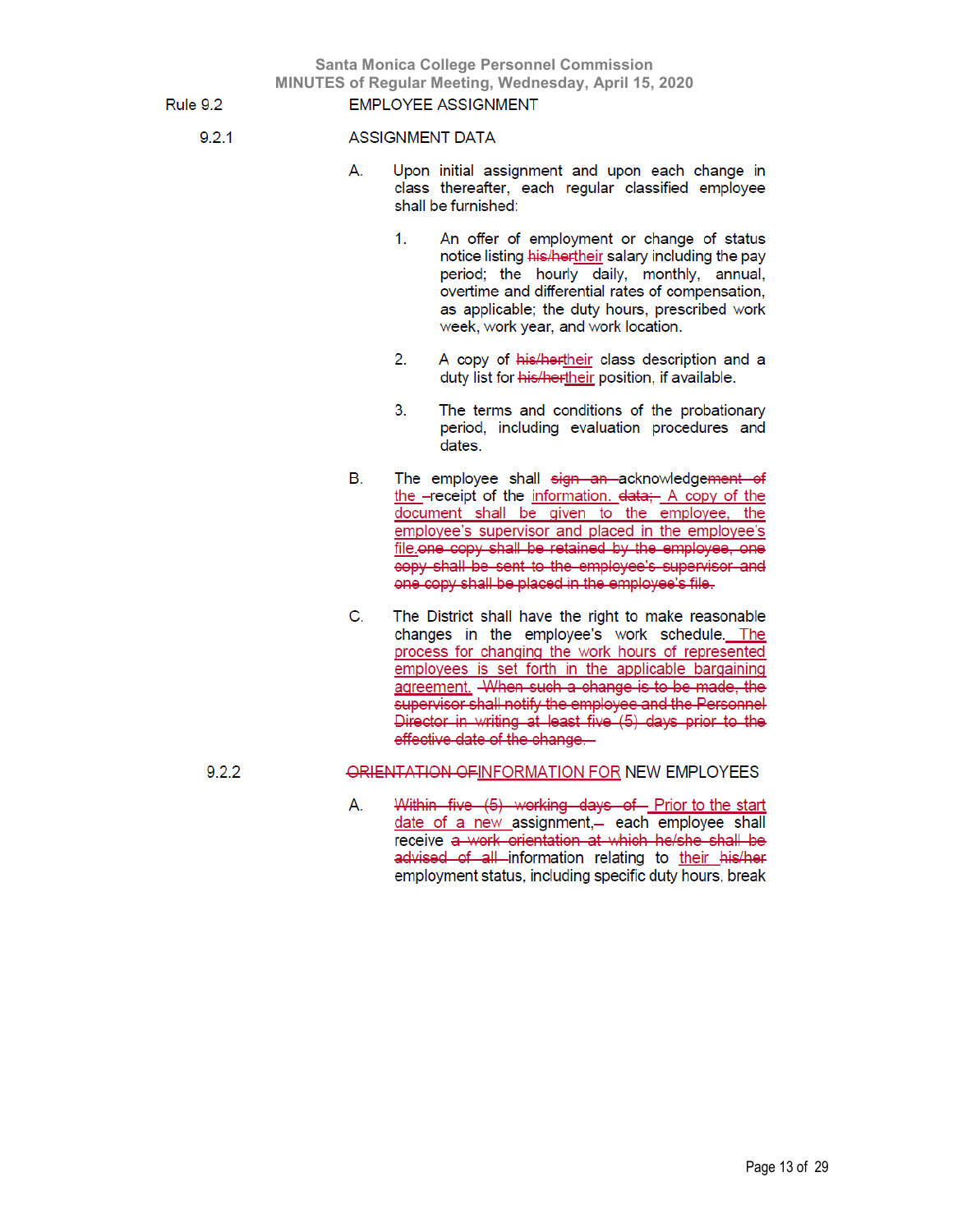| SUBJECT: | <b>RATIFICATION OF ELIGIBILITY LISTS</b>     |
|----------|----------------------------------------------|
| DATE:    | April 15, 2020                               |
| TO:      | Members of the Personnel Commission          |
| FROM:    | Carol Long, Director of Classified Personnel |
| BY:      | José A. Guzmán, Personnel Technician         |
|          |                                              |

| <b>Class Title</b>             | <b>Field of Competition</b> | <b>Promotional</b> | <b>Total On</b><br>List | <b>Expiration Date</b> |
|--------------------------------|-----------------------------|--------------------|-------------------------|------------------------|
| Senior Career Services Advisor | Promotional                 |                    |                         | 04/01/2021             |

# **DISPOSITION BY THE COMMISSION** Amendments/Comments

MOTION MADE BY: Joy Abbot SECONDED BY: Lawrence Leone AYES: 5 NAYS: 0 ABSTENTIONS: 0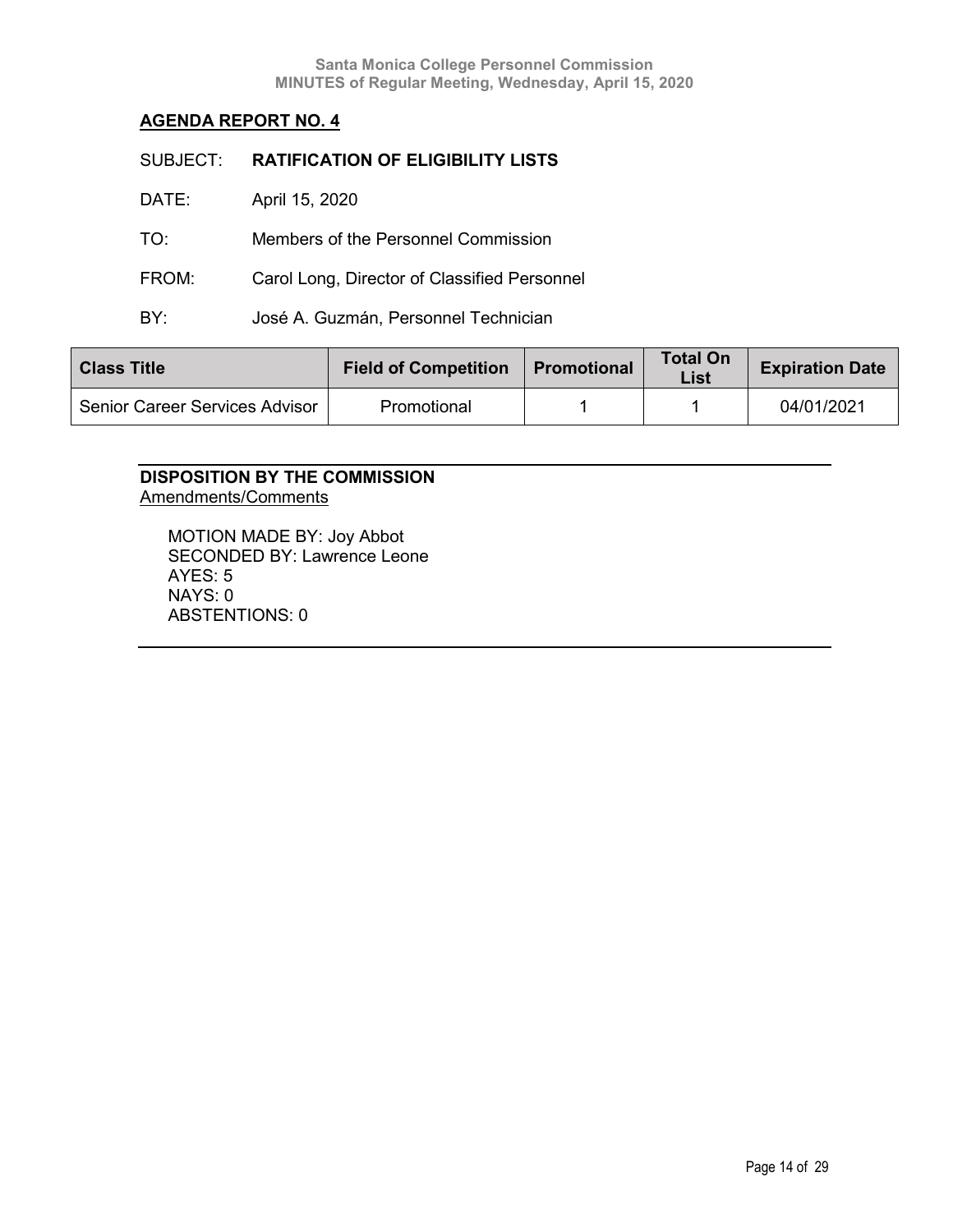# SUBJECT: **EXTENSION OF ELIGIBILITY LISTS:**

- **ADMINISTRATIVE ASSISTANT I**
- **HUMAN RESOURCES SPECIALIST**
- **INFORMATION SYSTEMS SECURITY OFFICER**
- **STUDENT SERVICES ASSISTANT**
- **STUDENT SERVICES SPECIALIST**

DATE: April 15, 2020

- TO: Members of the Personnel Commission
- FROM: Carol Long, Director of Classified Personnel

The Personnel Commission Office is requesting that the following eligibility list(s) be extended as indicated below:

| <b>Classification</b>                          | Original<br><b>Expiration</b><br><b>Date</b> | <b>Current</b><br><b>Expiration</b><br><b>Date</b> | <b>Number of</b><br><b>Candidates</b><br>on List | <b>Number</b><br>Οt<br><b>Ranks</b><br>on List | <b>Proposed</b><br><b>Expiration</b><br><b>Date</b> |
|------------------------------------------------|----------------------------------------------|----------------------------------------------------|--------------------------------------------------|------------------------------------------------|-----------------------------------------------------|
| Administrative Assistant I                     | 5/5/2020                                     | 5/5/2020                                           | 20                                               | 10                                             | 7/5/2020                                            |
| Human Resources Specialist                     | 11/7/2019                                    | 5/7/2020                                           | 24                                               | 9                                              | 7/7/2020                                            |
| <b>Information Systems Security</b><br>Officer | 5/1/2020                                     | 5/1/2020                                           | 6                                                | 5                                              | 7/1/2020                                            |
| <b>Student Services Assistant</b>              | 5/16/2020                                    | 5/16/2020                                          | 13                                               | 9                                              | 11/16/2020                                          |
| <b>Student Services Specialist</b>             | 9/24/2019                                    | 4/18/2020                                          | 27                                               | 8                                              | 7/18/2020                                           |

The Personnel Commission staff believes there are a sufficient number of available eligibles remaining to fill any future vacancies anticipated until the new proposed expiration dates.

# **Merit Rule 6.2.3 (C) Duration of Eligibility List**

# 6.2.3 (C)

B. An eligibility list may be extended by the Personnel Commission for one or more periods, not to exceed a total of two years from the time the list was first established. The personnel Director shall base his/her recommendation for extension of an eligibility list on the following factors:

- 1. a sufficient number of available eligibles remain to fill expected future vacancies;
- 2. the composition of the list reflects appropriate representation of ethnic minorities, underrepresented groups, or non-traditional candidates;
- 3. the field of competition in the occupational area has not changed dramatically.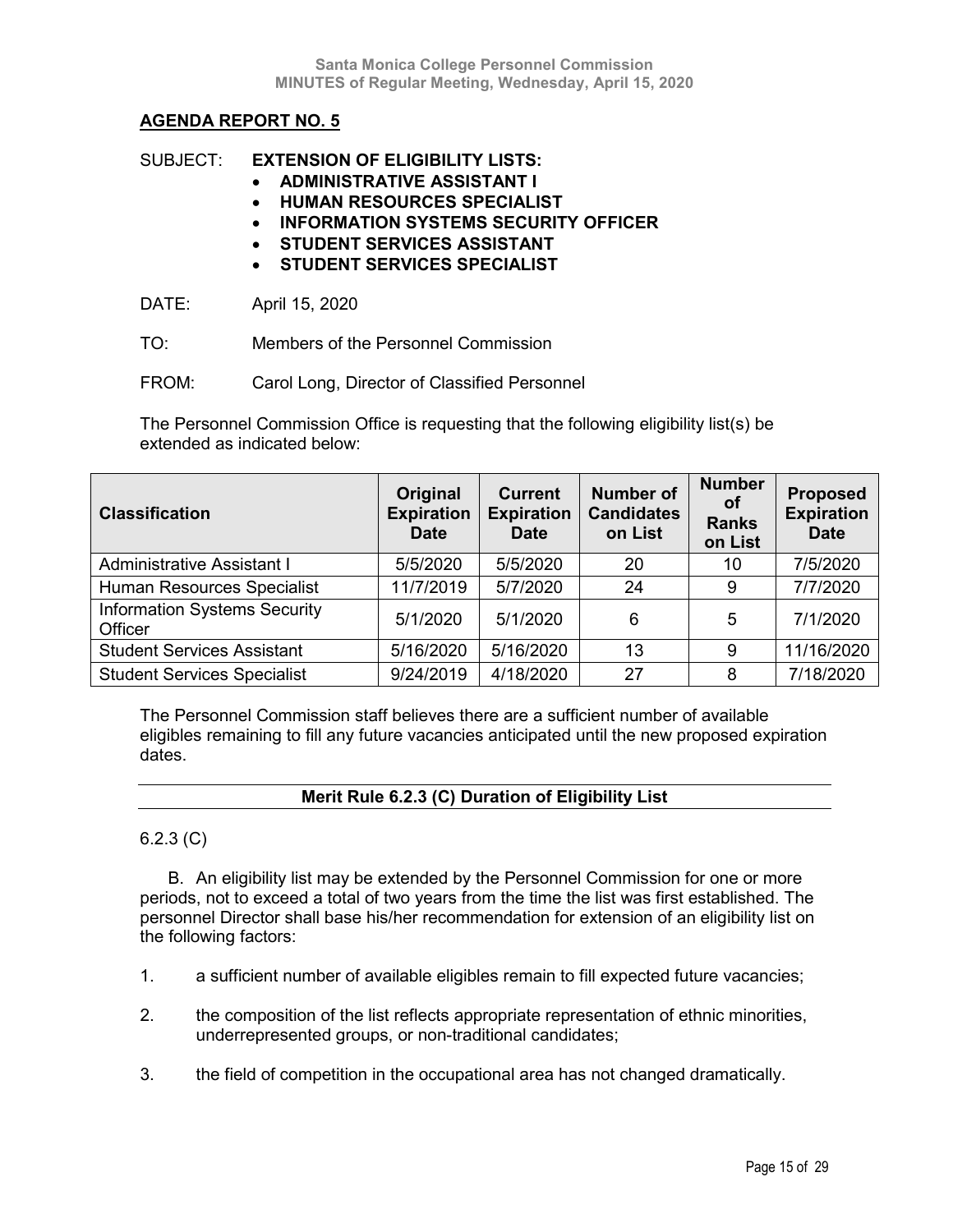# **RECOMMENDATION**

It is recommended that the Personnel Commission approve extending the eligibility list(s) shown above.

# **DISPOSITION BY THE COMMISSION**

MOTION MADE BY: Barbara Greenstein SECONDED BY: Deborah Jansen AYES: 5 NAYS: 0 ABSTENTIONS: 0

Amendments/Comments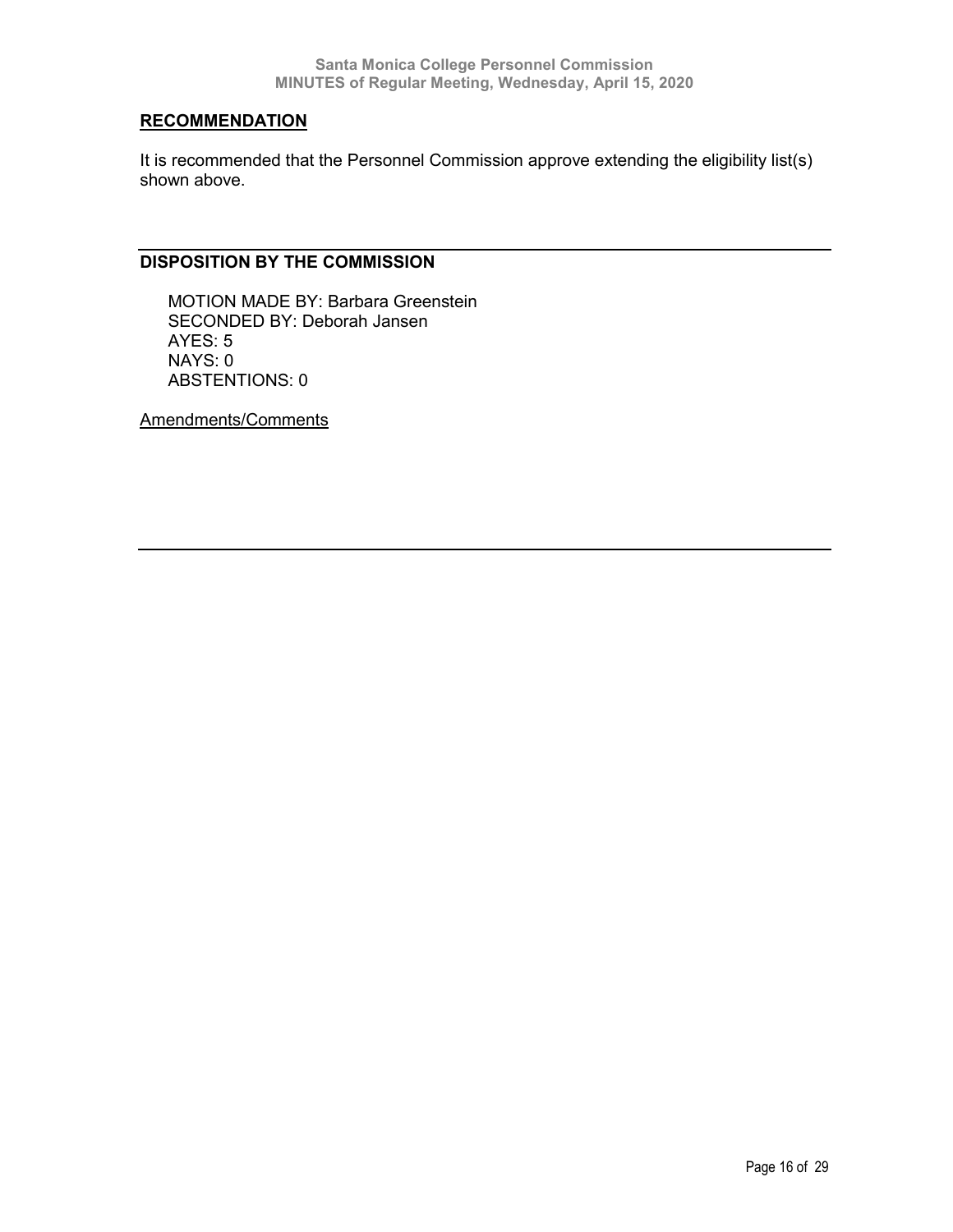| SUBJECT: | <b>RATIFICATION OF LIMITED TERM ASSIGNMENTS</b> |
|----------|-------------------------------------------------|
| DATE:    | April 15, 2020                                  |
| TO:      | Members of the Personnel Commission             |
| FROM:    | Carol Long, Director of Classified Personnel    |
| BY:      | José A. Guzmán, Personnel Technician            |
|          |                                                 |

The Personnel Commission is requesting to ratify the classification of the following Limited Term position pursuant to Section [7.4.2(C)] of the Rules and Regulations of the Classified Service of the Santa Monica Community College District:

| <b>Position Classification</b>                     | <b>Department</b>      | <b>Effective Dates</b> |
|----------------------------------------------------|------------------------|------------------------|
| Administrative Assistant II (1 full-time position) | <b>Health Sciences</b> | 03/16/20 to 06/30/20   |

# **DISPOSITION BY THE COMMISSION**

MOTION MADE BY: Barbara Greenstein SECONDED BY: Joy Abbott AYES: 5 NAYS: 0 ABSTENTIONS: 0

Amendments/Comments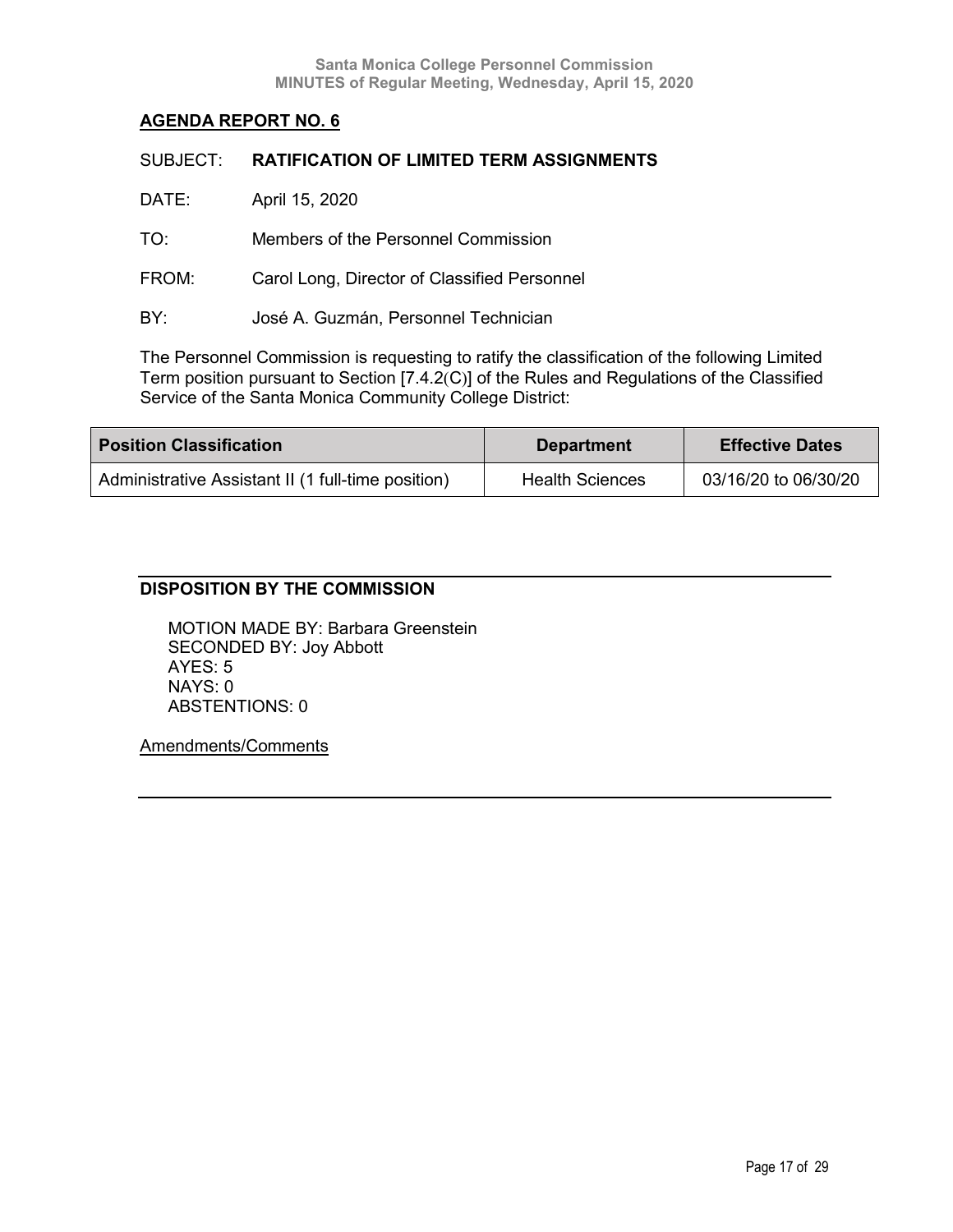| SUBJECT: | <b>RATIFICATION OF WORKING OUT OF CLASS AND</b> |
|----------|-------------------------------------------------|
|          | <b>LIMITED TERM ASSIGNMENTS AND EXTENSIONS</b>  |

- DATE: April 15, 2020
- TO: Members of the Personnel Commission
- FROM: Carol Long, Director of Classified Personnel

It is recommended that the Personnel Commission approve the following Working out of Class and Limited Term assignment(s).

| <b>Name/Permanent Class</b>              | <b>Substitute Limited-Term Assignment</b> | <b>Dates of Current Assignment</b> |
|------------------------------------------|-------------------------------------------|------------------------------------|
| Jonathan Bice/<br>Mail Services Worker I | Receiving, Stockroom, and Delivery        | 4/8/2020 to 6/30/2020              |
|                                          | Worker                                    |                                    |

| <b>Name/Permanent Class</b>                                          | <b>Limited-Term Assignment</b>                              | <b>Dates of Current Assignment</b> |
|----------------------------------------------------------------------|-------------------------------------------------------------|------------------------------------|
| Kathy Kerce/<br><b>Community College</b><br><b>Police Dispatcher</b> | <b>Senior Community College</b><br><b>Police Dispatcher</b> | 4/9/2020 to 6/30/2020              |

# **Merit Rule 7.4 Limited Term (Temporary) Appointments (Education Code Section 88105)**

# 7.4.1 LIMITED TERM POSITIONS DEFINED

- A. Positions established to perform duties which are not expected to exceed six months in one fiscal year shall be designated as temporary limitedterm positions.
- B. Positions established to replace temporarily absent employees shall be designated as substituted limited-term positions.
- 7.4.2 PROCEDURE FOR ESTABLISHMENT OF LIMITED-TERM POSITIONS
	- A. When a temporary or substitute limited-term position is established, the appointing authority shall notify the Director of Classified Personnel in writing of the hours, starting date, and probably length of the assignment. Establishment of limited-term positions shall be subject to ratification by the Board of Trustees at their next regular meeting.
	- B. Substitute limited-term appointments may be made for the duration of the absence of a regular employee but need not be for the full duration of the absence. The appointment may be in the same class as that of the absent employee or the duties may be reduced in level and the appointment may be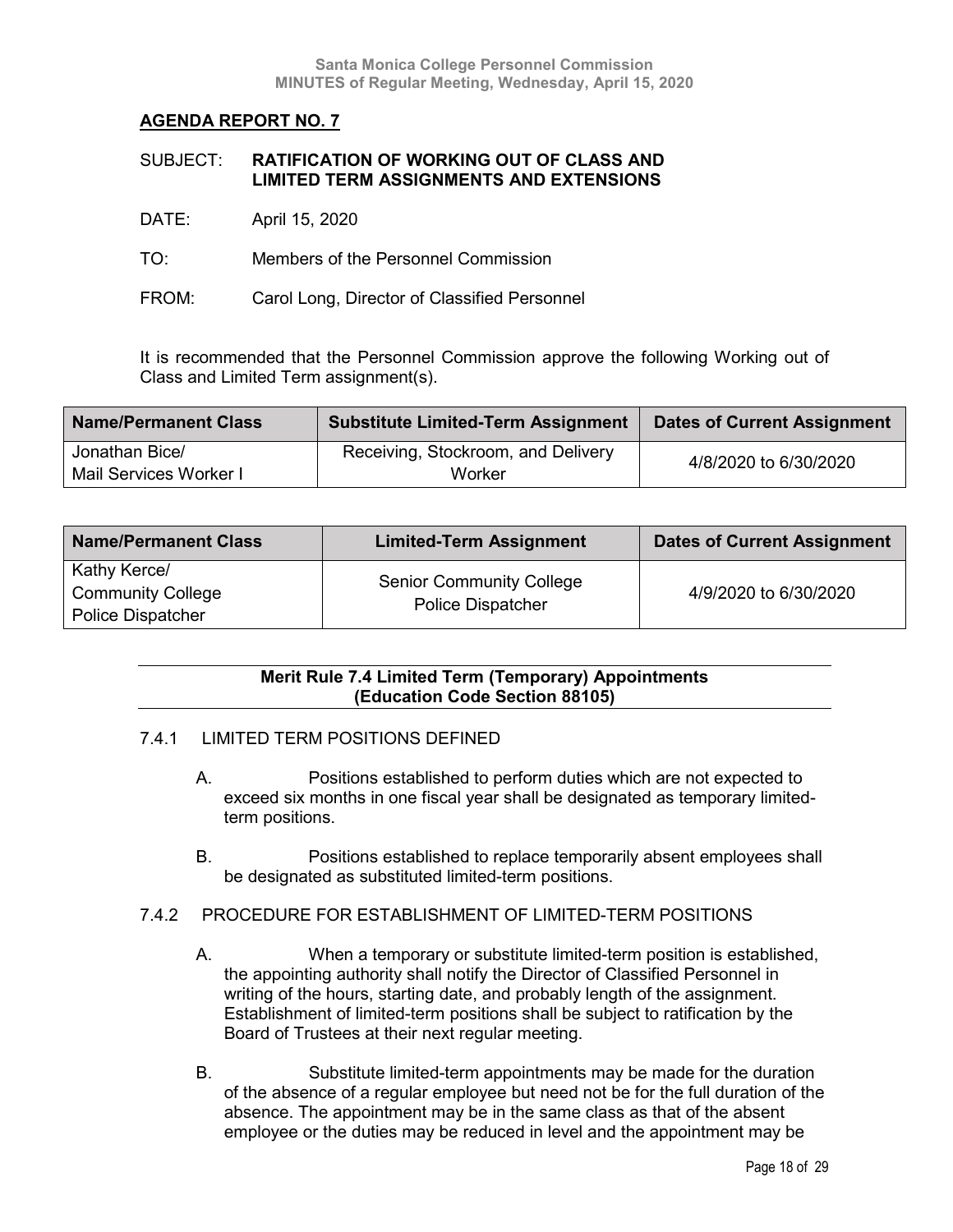made in a lower class. The duration of the appointment shall not exceed the authorized dates of absence of the regular employee.

## **Merit Rule 3.2.10 Working Out of Class (Education Code Section 88010, 88087)**

# 3.2.10

# A. CONCEPT OF WORKING OUT OF CLASSIFICATION

1.Each classified employee shall be required to perform the duties of the position approved by the Board and classified by the Personnel Commission for the class to which he or she is assigned. An employee may be required to perform other related duties consistent with the concept of the classification to which the position is assigned.

2.Classified employees shall not be required to perform duties and responsibilities which are not fixed and prescribed for their positions or are not consistent with the concept of the classification of their current position for any period of time which exceeds five (5) working days within a fifteen (15) calendar day period, or equivalent (i.e., four 10-hour working days within a fifteen (15) calendar day period) except as provided by this rule.

3.Working out of class assignments are designed for temporary situations and shall not be used to place an employee in a long-term or permanent assignment in a higher or different classification. No employee shall be assigned to work out of class beyond the time limits specified in Merit Rule 7.2 (Provisional Appointments) and Merit Rule 7.4 (Limited Term Appointments).

B. Procedure for Supervisor Requesting Approval for Working Out of Class

3.The Director of Classified Personnel will advise the Office of Human Resources of the findings and shall present those findings, including the recommended pay differential, to the Personnel Commission for approval. Confirmation of this approval shall then be sent by the Personnel Commission to the Supervisor and the employee, and forwarded to the Board of Trustees for final approval.

# **Agreement between Santa Monica Community College and CSEA, Chapter 36, Article 11**

- 11.7 Work out of Classification
	- 11.7.1 Definition:

Working out of classification assignments shall not exceed a period of ninety (90) working days per fiscal year and no more than ninety (90) days in any one hundred eighty (180) day period.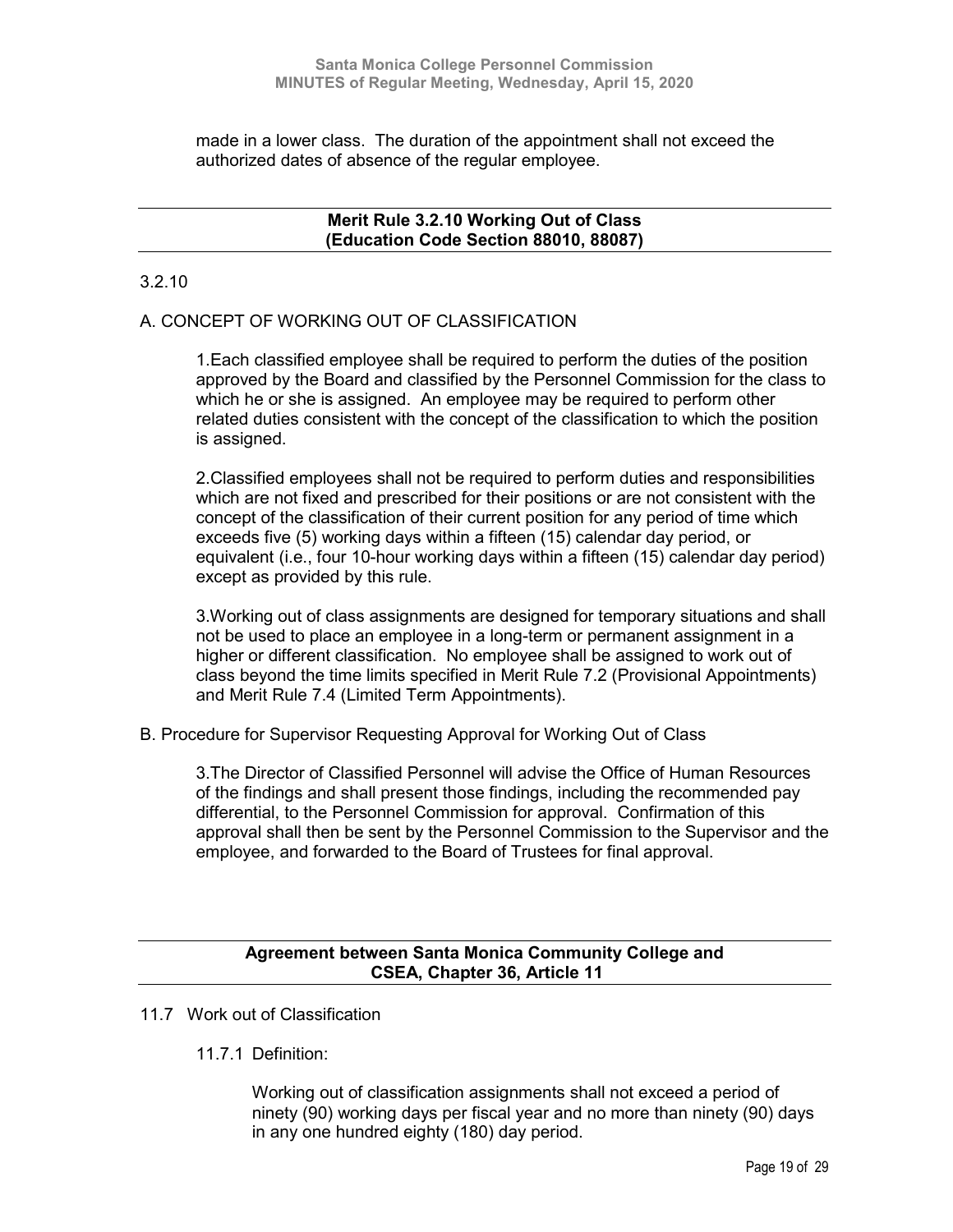# 11.7.3 Compensation:

- a. In the event that an employee is assigned duties at a higher classification as defined above and those duties make up at least fifty percent (50%) of the employee's daily assignments, the employee salary shall be adjusted as set forth in Section 11.4.1.
- b. If those duties make up less than fifty percent (50%) of the employee's daily assignment, the District shall pay the employee equal to one half (1/2) of the stipend that would have been paid under sub division a (above)
- 11.4 Salary on Promotion
	- 11.4.1 When an employee is promoted to a position in a higher salary range, he/she shall receive the next higher dollar amount above his/her present rate of pay, but not less than the minimum of the new salary range. If that amount is less than a one-step (5%) increase, the employee shall be placed at the next higher step over that authorized above.

# **RECOMMENDATION**

It is recommended that the Personnel Commission approve the request for the substitute limited term assignment and the limited term assignment for the appropriate stipend as indicated under the above applicable sections of CSEA, Chapter 36, Article 11.7, and Merit Rules 3.2.10 and 7.4.

# **DISPOSITION BY THE COMMISSION**

MOTION MADE BY: Joy Abbott SECONDED BY: Barbara Greenstein AYES: 5 NAYS: 0 ABSTENTIONS: 0

Amendments/Comments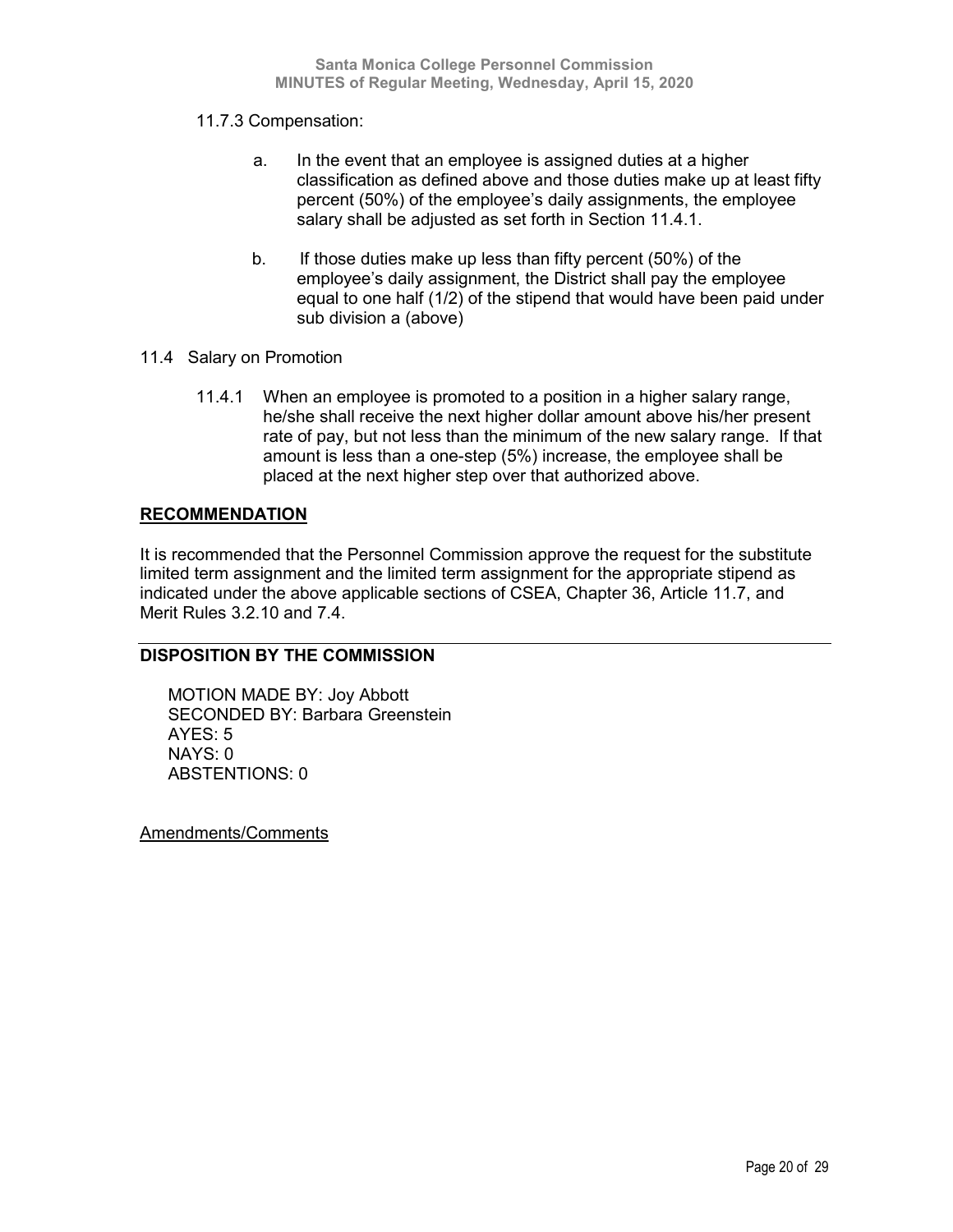- SUBJECT: **APPROVAL OF MINUTES**
- DATE: April 15, 2020
- TO: Members of the Personnel Commission
- FROM: Carol Long, Director of Classified Personnel

Approval of the minutes for the following meetings of the Santa Monica College Personnel Commission:

- **Regular Meeting – March 18, 2020**
- **Special Meeting – April 1, 2020**

# **DISPOSITION BY THE COMMISSION**

MOTION MADE BY: Joy Abbott SECONDED BY: Deborah Jansen AYES: 5 NAYS: 0 ABSTENTIONS: 0

Amendments/Comments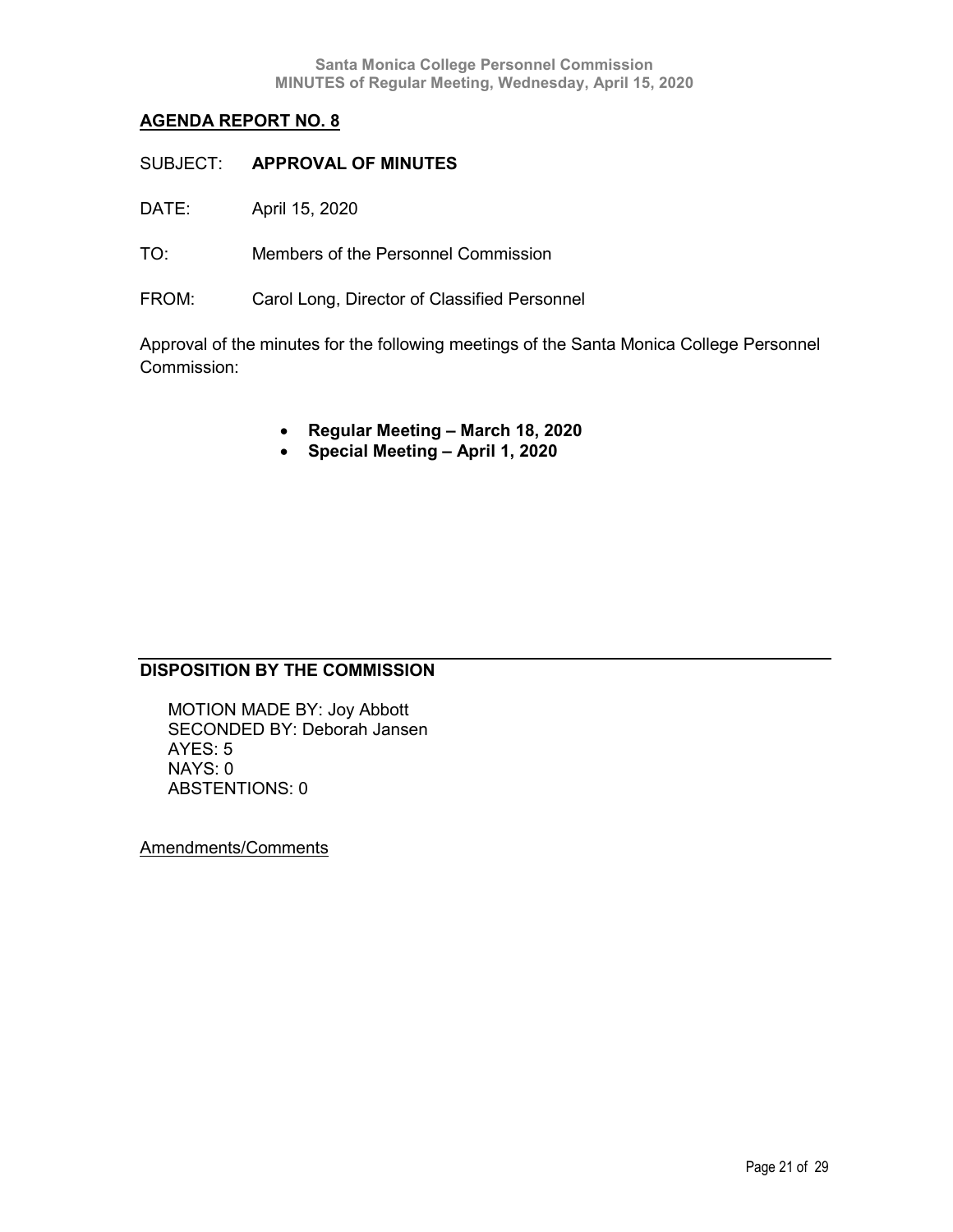| SUBJECT: | ADVISORY ITEM: APPOINTMENTS TO PROVISIONAL ASSIGNMENTS |
|----------|--------------------------------------------------------|
| DATE:    | April 15, 2020                                         |
| TO:      | Members of the Personnel Commission                    |
| FROM:    | Carol Long, Director of Classified Personnel           |
| BY:      | José A. Guzmán, Personnel Technician                   |
|          |                                                        |

The Personnel Commission is advised that the following persons have been appointed to the following provisional assignments, not to exceed 90 working days pursuant to Section 7.2 of the Rules and Regulations of the Classified Service of the Santa Monica Community College District.

| <b>Candidate</b> | <b>Position</b>                                   | <b>Department</b>         | Duration*            |
|------------------|---------------------------------------------------|---------------------------|----------------------|
| Gorman, Kevin    | Academic Computing<br>Laboratory Specialist-CMD   | Center for Media & Design | 03/17/20 to 06/30/20 |
|                  | Khachmanyan, Arshak Stage Construction Technician | Theatre Arts              | 03/09/20 to 06/30/20 |

\*Assignment ending dates may be adjusted as not to exceed 90 working days in a fiscal year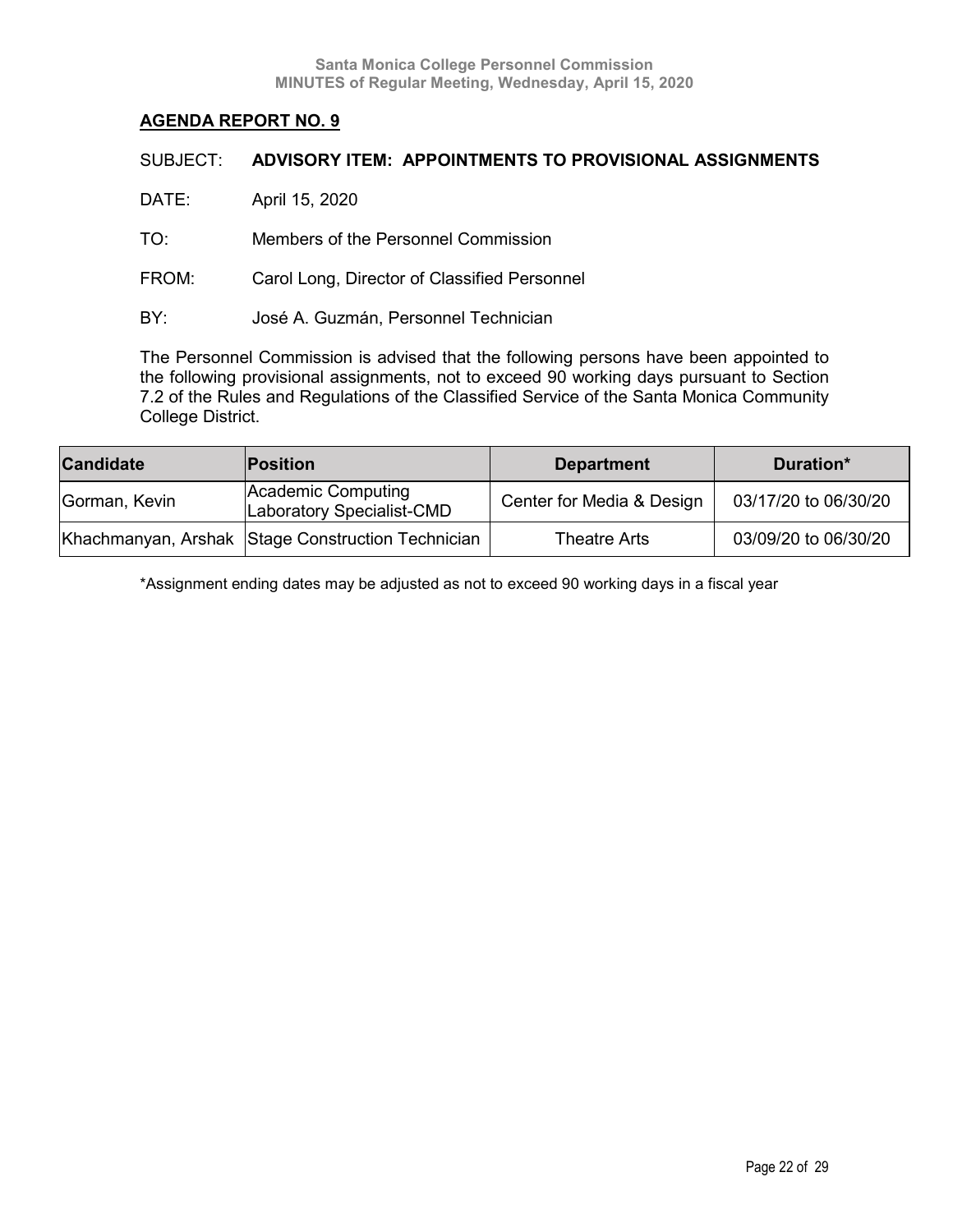| SUBJECT: ADVISORY ITEM:                |
|----------------------------------------|
| APPOINTMENTS TO LIMITED TERM POSITIONS |

DATE: April 15, 2020

TO: Members of the Personnel Commission

FROM: Carol Long, Director of Classified Personnel

BY: José A. Guzmán, Personnel Technician

The Personnel Commission is advised that the following persons have been appointed to the following Limited Term positions from certified eligibility lists pursuant to Section [7.4.3(A)] of the Rules and Regulations of the Classified Service of the Santa Monica Community College District.

| <b>Candidate</b> | <b>Position</b>             | <b>Department</b>      | Duration*            | <b>Eligible List</b><br><b>Date</b> |
|------------------|-----------------------------|------------------------|----------------------|-------------------------------------|
| Ramos, Eugene    | Administrative Assistant II | <b>Health Sciences</b> | 03/16/20 to 06/30/20 | 08/21/19                            |

\*Not to exceed six (6) months or, in case of an appointment in lieu of an absent employee, is not to exceed the authorized absence of that employee.

## *Reference Merit Rule 7.4.3 (A) –Eligibility for Appointment*

*Limited term appointments shall be made from eligibility lists and employment lists in accordance with procedures for regular appointments.*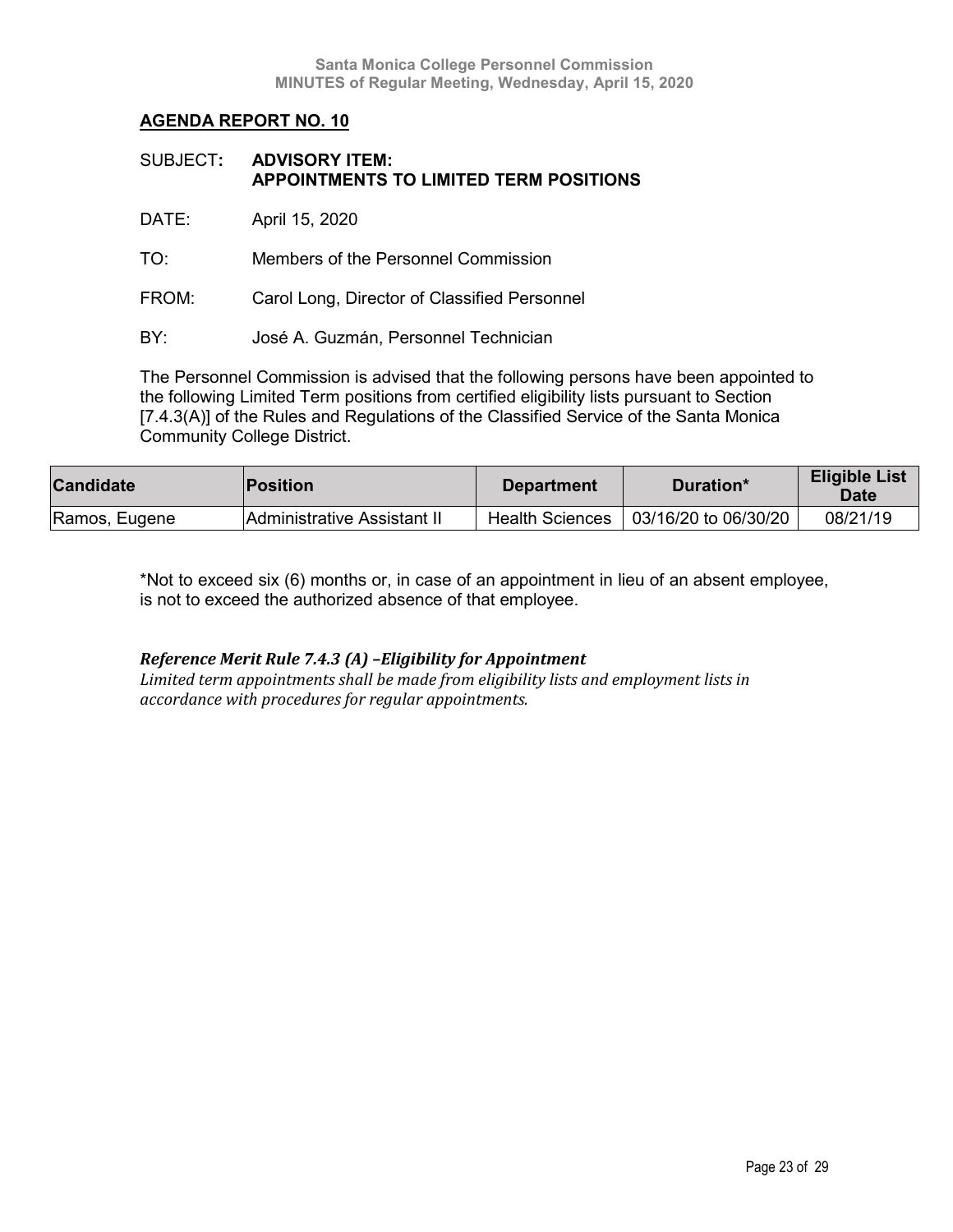| SUBJECT: | <b>CLASSIFICATION AND COMPENSATION STATUS REPORT -</b> |
|----------|--------------------------------------------------------|
|          | <b>INFORMATION ONLY</b>                                |

- DATE: April 15, 2020
- TO: Members of the Personnel Commission
- FROM: Carol Long, Director of Classified Personnel
- BY: José A. Guzmán, Personnel Technician

This item is presented for the Commission's review—no action is required.

See following page for information.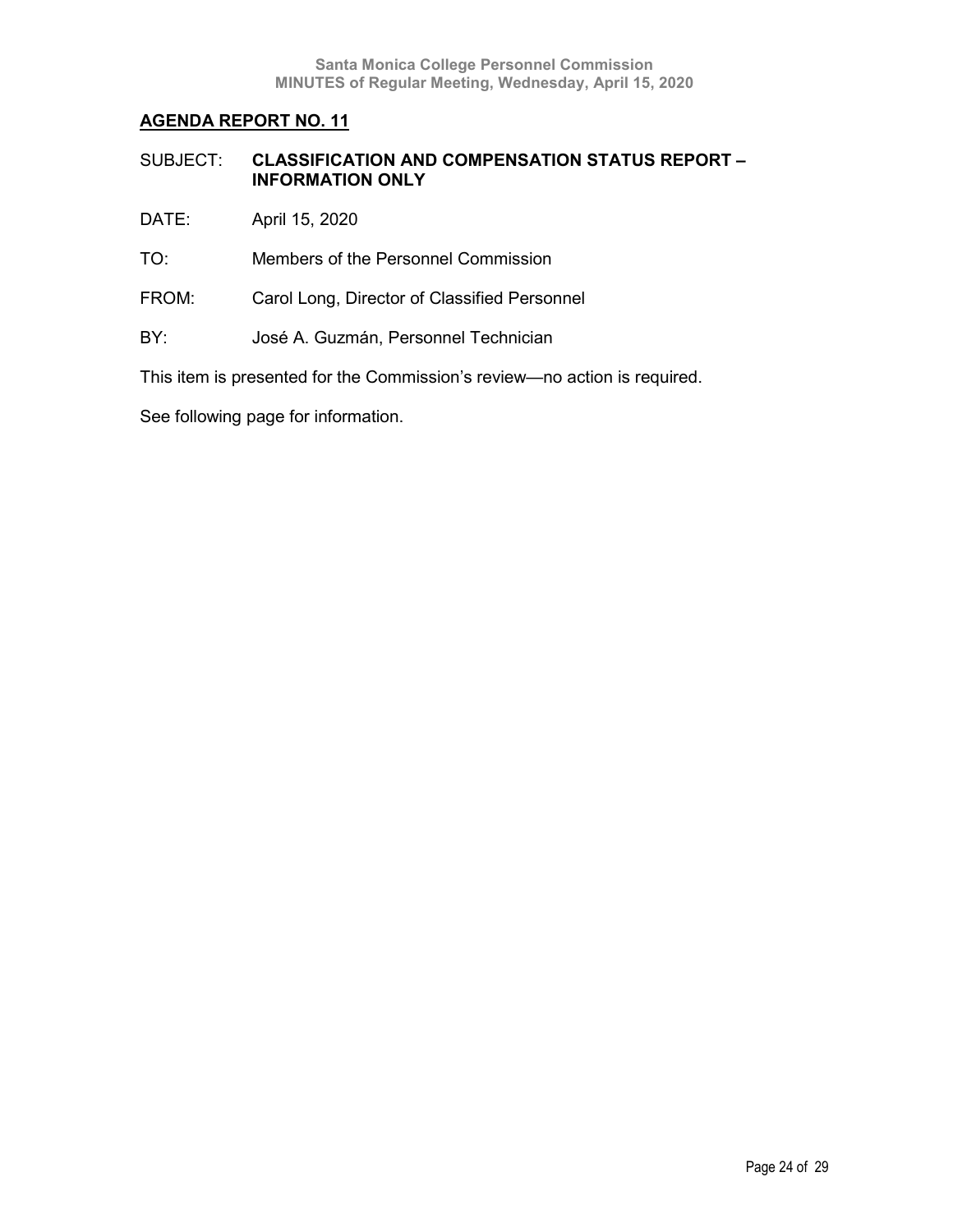|                                                                                           | <b>CLASSIFICATION &amp; COMPENSATION STATUS REPORT (In Process)</b> |                             |                               |                                                   |                            |                                      |                                      |                                |  |  |  |
|-------------------------------------------------------------------------------------------|---------------------------------------------------------------------|-----------------------------|-------------------------------|---------------------------------------------------|----------------------------|--------------------------------------|--------------------------------------|--------------------------------|--|--|--|
| <b>CLASSIFICATION</b>                                                                     | <b>ASSIGNE</b><br>D TO:                                             | <b>STUDY</b><br><b>TYPE</b> | # OF<br><b>INCUMBENT</b><br>S | <b>PDQ</b><br><b>DEADLIN</b><br>Е                 | <b>JOB</b><br><b>AUDIT</b> | <b>STAKEHOLDE</b><br><b>R REVIEW</b> | <b>STAKEHOLDE</b><br><b>R STATUS</b> | <b>PC</b><br><b>AGEND</b><br>A |  |  |  |
| Accountant                                                                                | AF                                                                  | Salary                      | Multiple                      | <b>NA</b>                                         | <b>NA</b>                  | 12/17/19                             | Senior<br>Management                 |                                |  |  |  |
| Human<br>Resources<br>Analyst -<br>Employee &<br><b>Labor Relations</b><br>(Confidential) | JL                                                                  | Cyclical                    | Multiple                      | 02/02/18                                          | 09/19/1<br>8               | 11/21/19                             | Senior<br>Management                 |                                |  |  |  |
| Human<br>Resources<br>Analyst -<br>Leaves &<br><b>Benefits</b>                            | JL                                                                  | Cyclical                    | Single                        | 10/09/1<br>02/02/18<br>11/21/19<br>8<br><b>NA</b> |                            | Senior<br>Management                 |                                      |                                |  |  |  |
| Journeyman<br>Trade-Electrical                                                            | KM                                                                  | Cyclical                    | Single                        | 05/09/18                                          |                            | 12/03/19                             | Senior<br>Management                 |                                |  |  |  |
| Journeyman<br>Trade-HVAC                                                                  | KM                                                                  | Cyclical                    | Multiple                      | 05/09/18                                          | <b>NA</b>                  | 12/03/19                             | Senior<br>Management                 |                                |  |  |  |
| Journeyman<br>Trade-Plumbing                                                              | KM                                                                  | Cyclical                    | Multiple                      | 05/09/18                                          | <b>NA</b>                  | 12/03/19                             | Senior<br>Management                 |                                |  |  |  |
| Journeyman<br>Trade-Welding                                                               | KM                                                                  | Cyclical                    | None                          | 05/09/18                                          | <b>NA</b>                  | 12/03/19                             | Senior<br>Management                 |                                |  |  |  |
| Network<br>Administrator                                                                  | JL                                                                  | Reclass<br>Single           |                               |                                                   | 02/28/2<br>0               | 03/31/20                             | Incumbent<br>Review                  |                                |  |  |  |
| Personnel<br>Analyst                                                                      | AG/JL                                                               | Cyclical                    | Multiple                      | 02/02/18                                          | 01/28/1<br>9               | 11/21/19                             | Senior<br>Management                 |                                |  |  |  |
| Administrative<br>Assistant II                                                            | OV                                                                  | Reclass                     | Single                        |                                                   | 01/08/2<br>0               |                                      |                                      |                                |  |  |  |
| <b>Financial Aid</b><br>Supervisor                                                        | AF                                                                  | Reclass                     | Single                        | 02/03/20                                          | 02/21/2<br>0               |                                      |                                      |                                |  |  |  |
| Instructional<br>Technology<br>Services<br>Manager                                        | JL/JG                                                               | Reclass                     | Single                        | <b>NA</b>                                         | 10/21/1<br>9               |                                      |                                      |                                |  |  |  |
| Senior Student<br>Services<br>Specialist-<br>Assessment<br>Services                       | AG/OV                                                               | Cyclical                    | None                          | $4/18/18*$                                        | <b>NA</b>                  |                                      |                                      |                                |  |  |  |
| Deaf and Hard<br>of Hearing<br>Services<br>Supervisor                                     | OV                                                                  | Cyclical                    | Single                        | 03/13/20                                          |                            |                                      |                                      |                                |  |  |  |
| Lead Library<br>Assistant-<br>Circulation                                                 | AF                                                                  | Cyclical                    | Single                        | 04/30/20                                          |                            |                                      |                                      |                                |  |  |  |
| Lead Library<br>Assistant-<br>Technical<br>Services                                       | AF                                                                  | Cyclical                    | Single                        | 04/30/20                                          |                            |                                      |                                      |                                |  |  |  |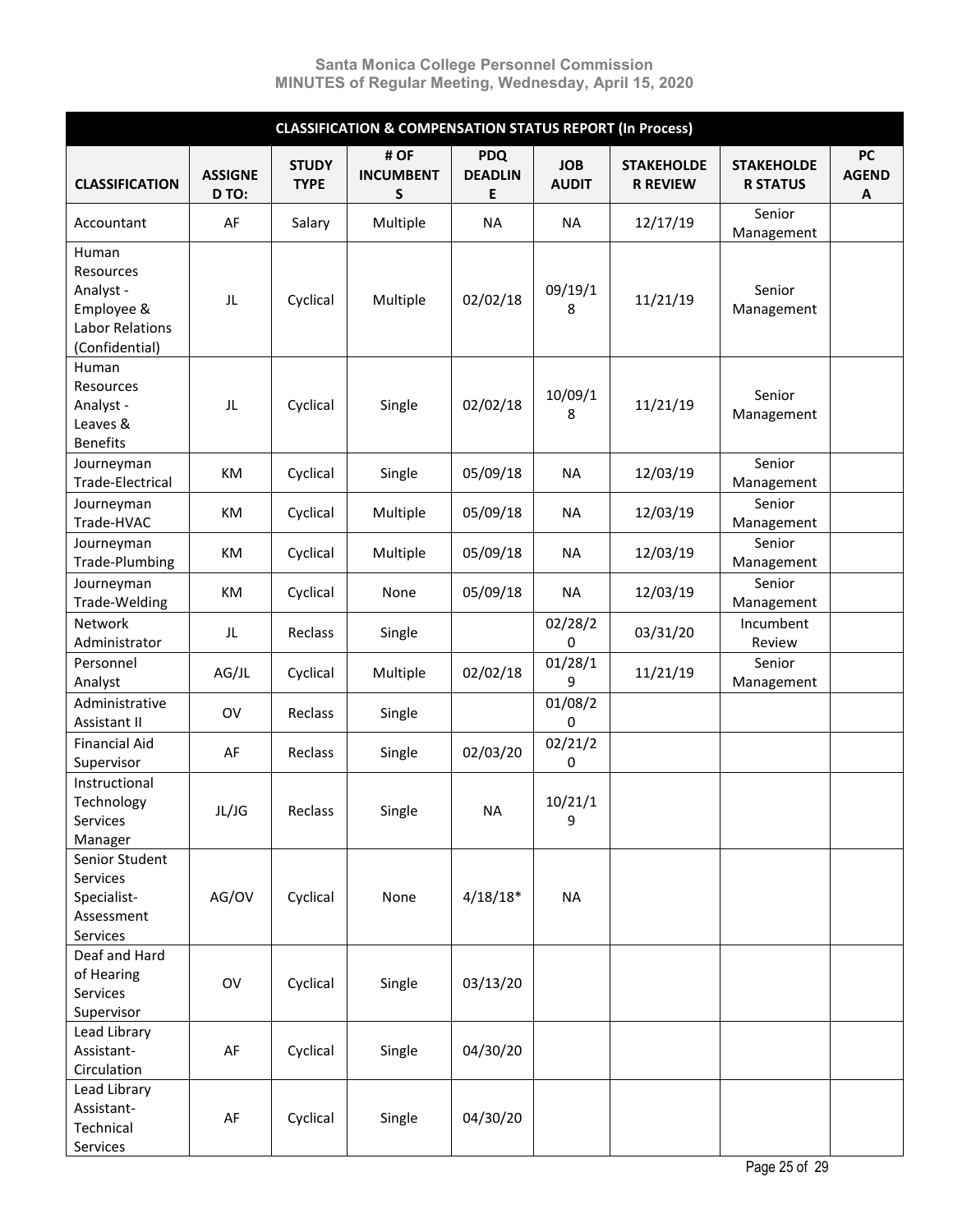| Library Assistant                                                                  | AF    | Cyclical | Single   | 04/30/20  |  |  |
|------------------------------------------------------------------------------------|-------|----------|----------|-----------|--|--|
| Research &<br><b>Planning Analyst</b>                                              | OV    | Cyclical | Single   | 04/30/20  |  |  |
| Research<br>Assistant                                                              | OV    | Cyclical | None     | <b>NA</b> |  |  |
| Senior Research<br>Analyst                                                         | OV    | Cyclical | Multiple | 04/30/20  |  |  |
| Sign Language<br>Interpreter I                                                     | JL/JG | Cyclical | None     | <b>NA</b> |  |  |
| Sign Language<br>Interpreter II                                                    | JL/JG | Cyclical | None     | <b>NA</b> |  |  |
| Sign Language<br>Interpreter III                                                   | JL/JG | Cyclical | Multiple | 04/30/20  |  |  |
| Sign Language<br>Interpreter<br>Trainee                                            | JL/JG | Cyclical | None     | <b>NA</b> |  |  |
| Skilled<br>Maintenance<br>Worker                                                   | KM    | Cyclical | Multiple | 05/09/18  |  |  |
| Skilled<br>Maintenance<br>Worker II                                                | КM    | Cyclical | Multiple | 05/09/18  |  |  |
| Accompanist-<br>Dance                                                              | JG    | Cyclical | None     |           |  |  |
| Accompanist-<br>Performance                                                        | JG    | Cyclical | Multiple |           |  |  |
| Accompanist-<br>Voice                                                              | JG    | Cyclical | None     |           |  |  |
| Administrative<br>Assistant I                                                      | KM    | Reclass  | Single   |           |  |  |
| Instructional<br>Technology<br>Services<br>Manager-<br>Entertainment<br>Technology | JL    | Reclass  | Single   |           |  |  |
| <b>Student Services</b><br>Clerk                                                   | KM    | Reclass  | Single   |           |  |  |
| <b>Student Services</b><br>Specialist                                              | OV    | Cyclical | Multiple |           |  |  |

*\*Extension*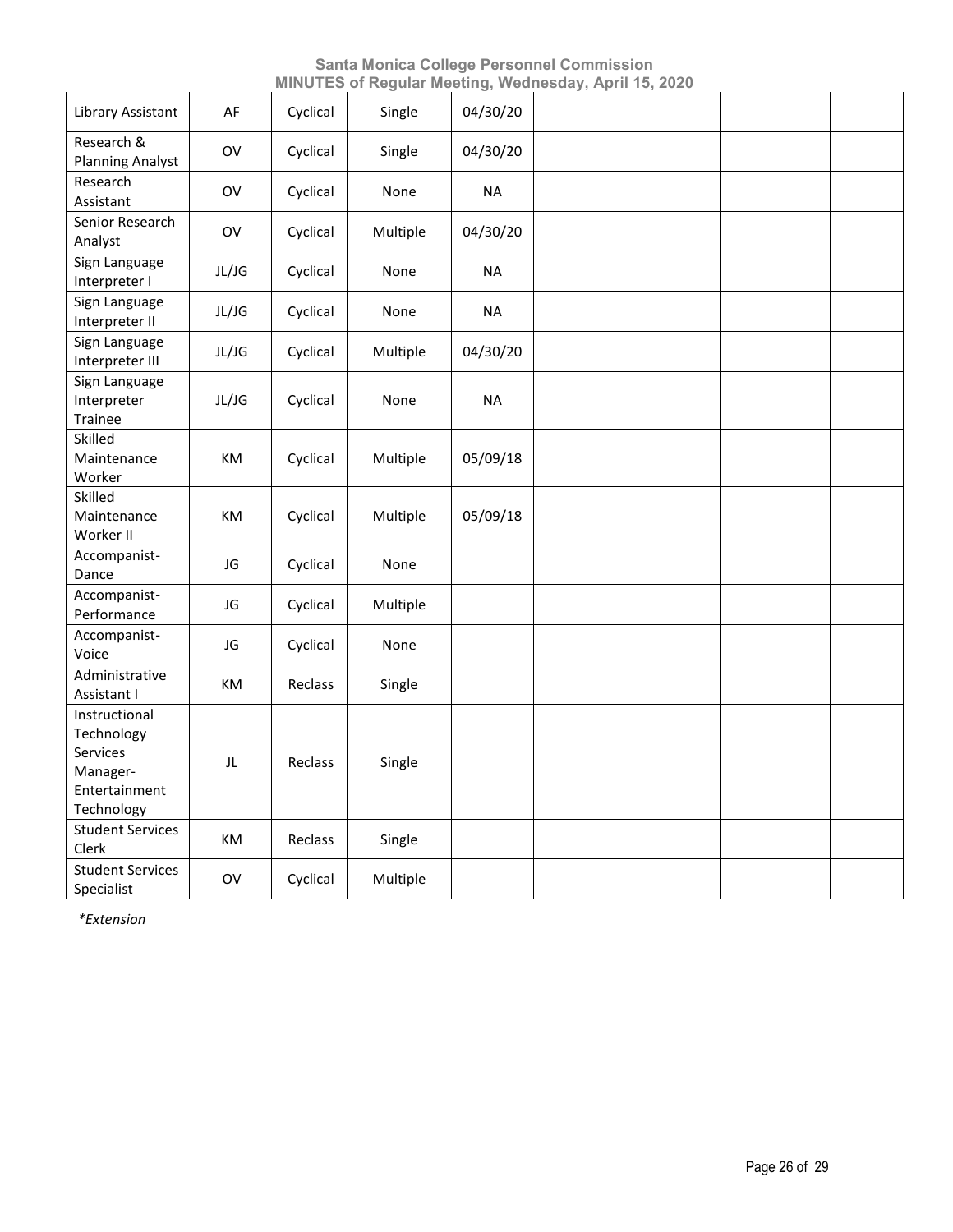|                                                         | <b>CLASSIFICATION &amp; COMPENSATION STATUS REPORT (On Hold)</b> |                             |                               |                                   |                            |                                      |                                      |                                |  |  |  |  |
|---------------------------------------------------------|------------------------------------------------------------------|-----------------------------|-------------------------------|-----------------------------------|----------------------------|--------------------------------------|--------------------------------------|--------------------------------|--|--|--|--|
| <b>CLASSIFICATION</b>                                   | <b>ASSIGNE</b><br>D TO:                                          | <b>STUDY</b><br><b>TYPE</b> | # OF<br><b>INCUMBENT</b><br>S | <b>PDQ</b><br><b>DEADLIN</b><br>E | <b>JOB</b><br><b>AUDIT</b> | <b>STAKEHOLDE</b><br><b>R REVIEW</b> | <b>STAKEHOLDE</b><br><b>R STATUS</b> | <b>PC</b><br><b>AGEND</b><br>A |  |  |  |  |
| Course<br>Materials Buyer                               |                                                                  | Cyclical                    | Single                        | 12/08/16                          | 03/22/1<br>$\overline{7}$  | 06/05/17                             | Incumbent                            |                                |  |  |  |  |
| Assistant<br>Director of<br>Human<br>Resources          |                                                                  | Cyclical                    | None                          | 02/02/18                          |                            |                                      |                                      |                                |  |  |  |  |
| Compliance<br>Administrator/<br>Title IX<br>Coordinator |                                                                  | Cyclical                    | Single                        | 02/02/18                          |                            |                                      |                                      |                                |  |  |  |  |
| Director of<br>Human<br>Resources                       |                                                                  | Cyclical                    | Single                        | 02/02/18                          |                            |                                      |                                      |                                |  |  |  |  |
| Employee<br><b>Benefits</b><br>Coordinator              |                                                                  | Cyclical                    | Single                        | 02/02/18                          |                            |                                      |                                      |                                |  |  |  |  |
| Employee<br><b>Benefits</b><br>Specialist               |                                                                  | Cyclical                    | None                          | <b>NA</b>                         | <b>NA</b>                  |                                      |                                      |                                |  |  |  |  |
| Network<br>Communication<br>s Manager                   | OV/JL                                                            | Revision<br>S               | Single                        | 01/15/19                          | 03/15/1<br>9               |                                      |                                      |                                |  |  |  |  |

*\*Extension* 

|                                             | <b>CLASSIFICATION &amp; COMPENSATION STATUS REPORT (Pending)</b> |                             |                               |                                   |                            |                                      |                                      |                                |  |  |  |  |  |
|---------------------------------------------|------------------------------------------------------------------|-----------------------------|-------------------------------|-----------------------------------|----------------------------|--------------------------------------|--------------------------------------|--------------------------------|--|--|--|--|--|
| <b>CLASSIFICATION</b>                       | <b>ASSIGNE</b><br>D TO:                                          | <b>STUDY</b><br><b>TYPE</b> | # OF<br><b>INCUMBENT</b><br>S | <b>PDQ</b><br><b>DEADLIN</b><br>E | <b>JOB</b><br><b>AUDIT</b> | <b>STAKEHOLDE</b><br><b>R REVIEW</b> | <b>STAKEHOLDE</b><br><b>R STATUS</b> | <b>PC</b><br><b>AGEND</b><br>A |  |  |  |  |  |
| <b>Career Services</b><br>Advisor           | <b>OV</b>                                                        | Revision<br>S               | Single                        |                                   |                            |                                      |                                      |                                |  |  |  |  |  |
| Classification &<br>Compensation<br>Manager |                                                                  | Cyclical                    | Single                        | 02/02/18                          |                            |                                      |                                      |                                |  |  |  |  |  |
| Director of<br>Classified<br>Personnel      |                                                                  | Cyclical                    | Single                        | 02/02/18                          |                            |                                      |                                      |                                |  |  |  |  |  |
| Senior Career<br>Services Advisor           | <b>OV</b>                                                        | Revision<br>s               | Multiple                      |                                   |                            |                                      |                                      |                                |  |  |  |  |  |
| Supervising<br>Personnel<br>Analyst         |                                                                  | Cyclical                    | Single                        | 02/02/18                          |                            |                                      |                                      |                                |  |  |  |  |  |

*\*Extension*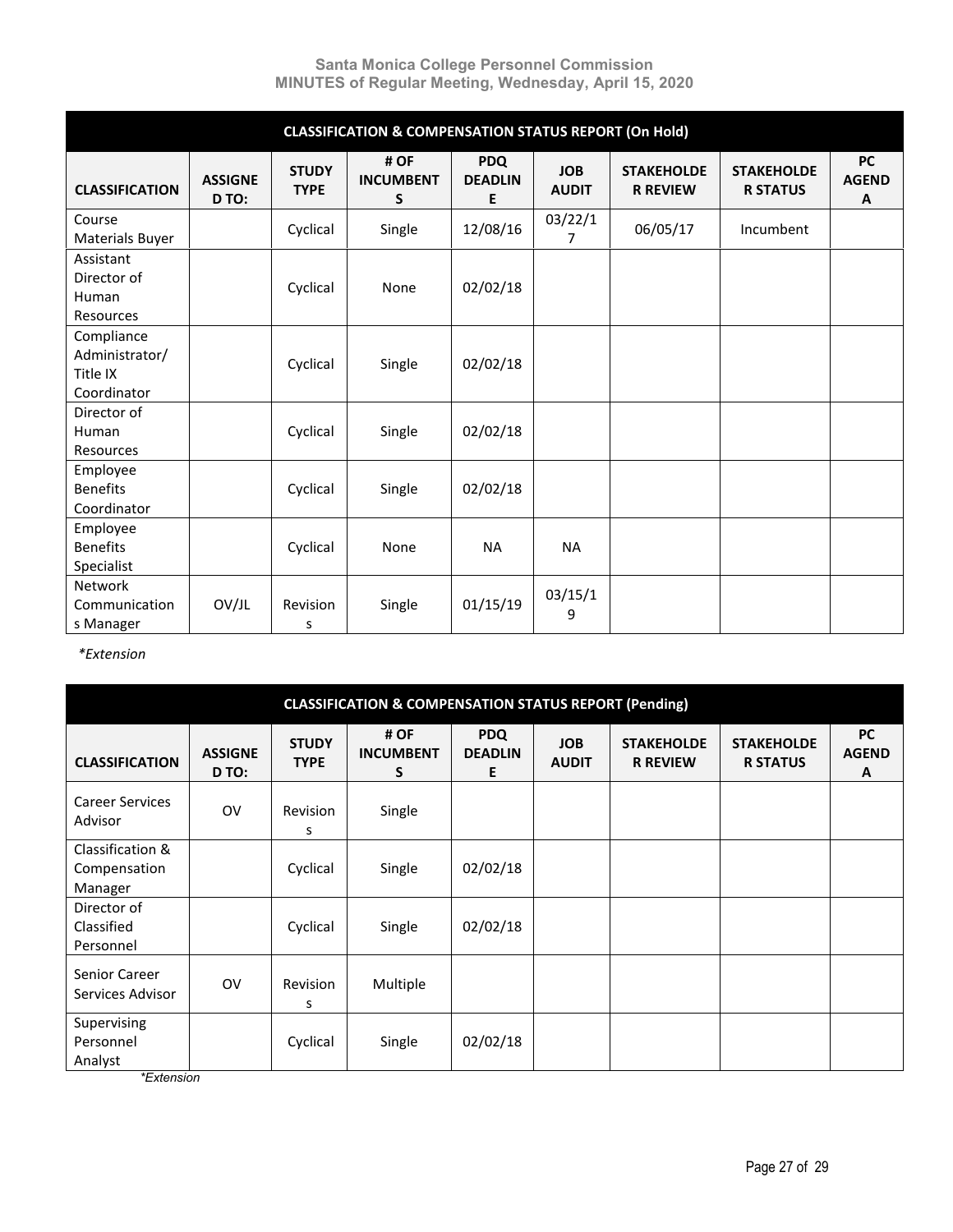| SUBJECT: | <b>RECRUITMENT AND EXAMINATION STATUS REPORT -</b> |
|----------|----------------------------------------------------|
|          | <b>INFORMATION ONLY</b>                            |

- DATE: April 15, 2020
- TO: Members of the Personnel Commission
- FROM: Carol Long, Director of Classified Personnel
- BY: José A. Guzmán, Personnel Technician

This item is presented for the Commission's review—no action is required.

| <b>Recruitment and Examination Status Report</b> |              |            |            |               |         |         |         |       |            |        |         |
|--------------------------------------------------|--------------|------------|------------|---------------|---------|---------|---------|-------|------------|--------|---------|
| Classification                                   | <b>Assig</b> | <b>FOC</b> | <b>VAC</b> | <b>Opened</b> | Closed  | Written | T&E     | Perf. | <b>OAI</b> | E-List | Ratif.  |
| Carpenter                                        | <b>KM</b>    | <b>MPO</b> |            | 1/27/20       | 2/18/20 | 3/6/20  |         |       |            |        |         |
| Community College Police Dispatcher              | KM           | o          |            | 3/3/20        | 3/23/20 |         |         |       |            |        |         |
| <b>Enterprise Business Supervisor</b>            | AF           |            |            |               |         |         |         |       |            |        |         |
| <b>Instructional Assistant-English</b>           | JG           |            |            | 2/7/20        | 3/3/20  |         |         |       |            |        |         |
| Journeyman Trade-HVAC                            | <b>KM</b>    | <b>MPO</b> |            | 3/3/20        | 3/23/20 |         |         |       |            |        |         |
| Recycling Program Specialist                     | KM           | <b>MPO</b> |            | 2/3/20        | 2/25/20 |         |         |       |            |        |         |
| Senior Career Services Advisor                   | <b>OV</b>    | D          |            | 2/26/20       | 3/17/20 |         | 3/18/20 |       |            | 4/2/20 | 4/15/20 |
| Sign Language Interpreter III                    |              | <b>MPO</b> |            |               |         |         |         |       |            |        |         |
| Stage Construction Technician-Lighting           | <b>JG</b>    | <b>MPO</b> |            | 3/5/20        | 3/25/20 |         |         |       |            |        |         |

| erunments: |                    |            |                 |             |                            |            |     |      |               |
|------------|--------------------|------------|-----------------|-------------|----------------------------|------------|-----|------|---------------|
| ition      |                    | <b>FOC</b> | VA <sub>(</sub> | <b>SHAN</b> | <br><br>г о.<br>$\alpha$ . | Do<br>теп. | 0A) | -Lis | $\sim$<br>каш |
|            | <b>START</b><br>טע | <b>MPC</b> | сши             |             |                            |            |     |      |               |

| <b>Upcoming Recruitments</b>                                    |                 |            |            |
|-----------------------------------------------------------------|-----------------|------------|------------|
| <b>Classification</b>                                           | <b>Assigned</b> | <b>FOC</b> | <b>VAC</b> |
| Administrative Assistant I                                      |                 | <b>MPO</b> |            |
| <b>Administrative Assistant II</b>                              |                 | P          |            |
| <b>Instructional Assistant-ESL</b>                              | On hold         | $\circ$    |            |
| <b>Lead Custodian</b>                                           | KМ              | <b>MPO</b> |            |
| Lead Receiving, Stockroom, and Delivery Worker                  |                 | P          |            |
| <b>Personnel Analyst</b>                                        |                 | P          |            |
| Skilled Maintenance Worker II                                   | <b>KM</b>       | P          |            |
| <b>Theater Technical Specialist</b>                             |                 | <b>MPO</b> | Temp.      |
| Items in bold are pending approval by the Personnel Commission. |                 |            |            |
| *Pending approval by the Board of Trustees                      |                 |            |            |
|                                                                 |                 |            |            |